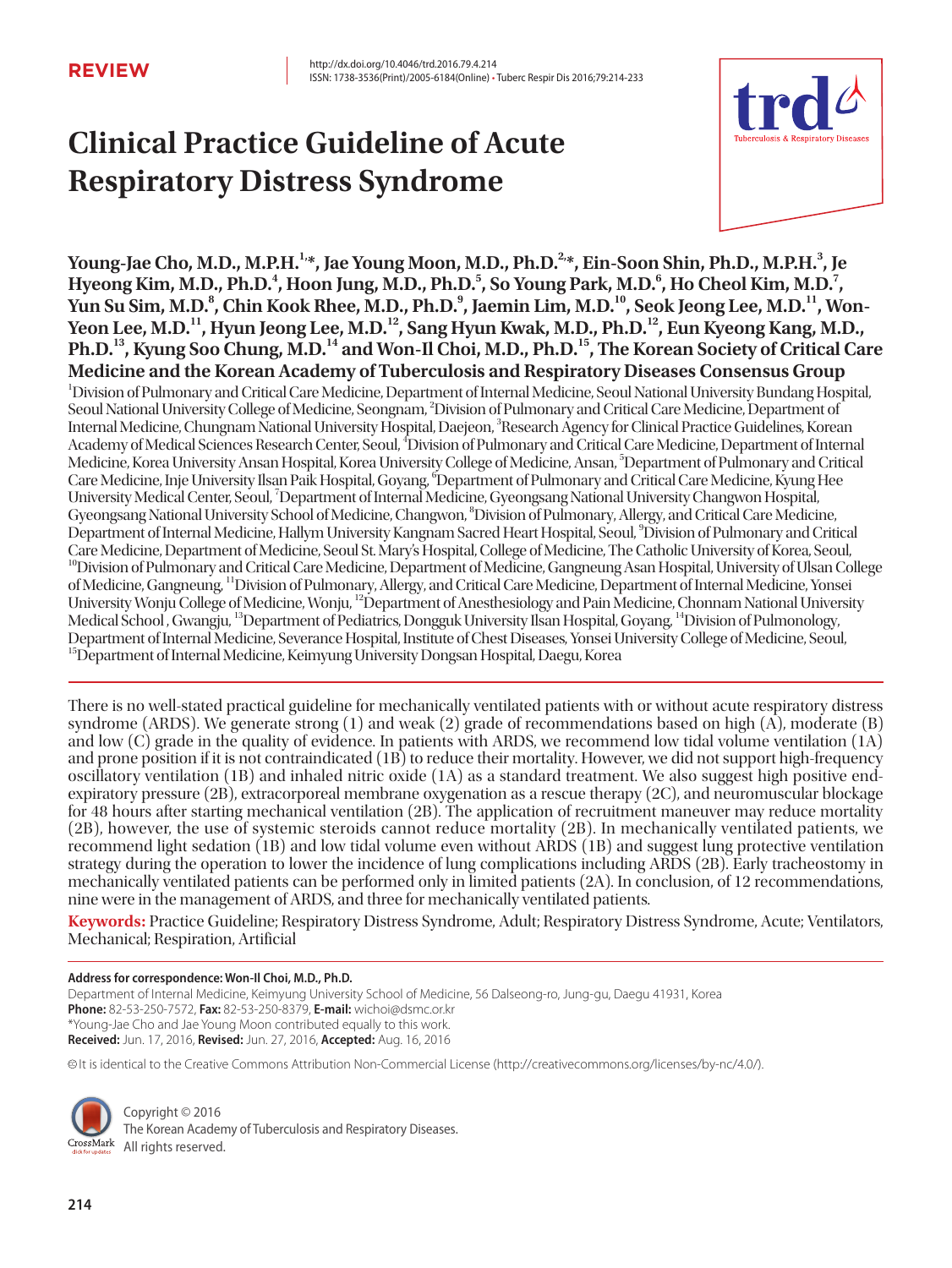

# **Introduction**

Since the first description of acute respiratory distress syndrome (ARDS) as a series of 12 patients in 1967 by Ashbaugh et al.<sup>1</sup>, it still remains a major public health problem that incurs high health care costs and causes major mortality in the intensive care unit (ICU) despite improvements in outcomes in the last two decades. ARDS refers to the occurrence of severe hypoxemia that was not corrected by oxygen treatment and is characterized by heterogeneous acute lung inflammation with increased permeability of the alveolar-capillary membrane, resulting in the development of exudate within the alveolar space, damage due to activated neutrophils and cytokines, and abnormalities of surfactant and the coagulation system<sup>2</sup>. The definition also recently changes as the Berlin criteria<sup>3</sup>, which was modified to the original American-European Consensus Conference definitions<sup>4</sup> and novel clinical trial designs in ARDS may anticipate a new era of successful therapies.

Although over the past decades, there has been a remarkable development in the therapeutic approach and management of critically ill patients with ARDS, the mortality of patients with ARDS is unacceptably high, up to 40%<sup>5</sup>. In Korea, it has been reported that 79 patients with ARDS were admitted to the ICUs of 28 university hospitals all over the country within 1 month, July 2009, and 45 of those patients died, resulting in a mortality rate of  $57\%$ <sup>6</sup>. Also, until now there is no wellstated clinical practice guideline for intensivists about ARDS, especially focused on the critical care including applying mechanical ventilation until now.

Herein, we report the recommendations and suggestions of how to manage mechanically ventilated patients with or without ARDS.

# **Methods**

# **1. Selection of panel members**

The board members of the Korean Society of Critical Care Medicine (KSCCM) appointed the editor for the new guidelines addressing ARDS management. The panels of the guideline committee were recruited from the members of the KSCCM and the Korean Academy of Tuberculosis and Lung Diseases (KATRD). The KSCCM and KATRD approved all panelists, and all of them applied voluntarily to the positions. The 16 panelists include intensivists, anesthesiologists, pulmonologists, pediatricians, and methodologists. All of the panelists were required to disclose any conflicts of interest (COI) about the topics. None of the panelists has any COI with the related topic.

#### **2. Selection of topics and key questions**

The board members of the KSCCM and KATRD agreed with the development of guidelines on ARDS management. During the 2014 KSCCM conference, we surveyed important topics related to ARDS management from the KSCCM members. Initially, 20 topics were collected from the survey. Then, panel members selected 12 topics, with a consensus. All of the panels agreed with the final topics. For each topic, we developed standardized questions using the PICO (population, intervention, comparator, outcome) format.

#### **3. Guideline development**

There was no guideline for ARDS management available during the beginning of the guideline development meeting, and we tried to develop de novo guideline. This guideline is based on Korean AGREE II as an assessment tool, which was published by the Korean Ministry of Health and Welfare and the Korean Academy of Medical Sciences. We ask literature search for a specialist. The National Library of Medicine's medical subject headings (MeSH) keyword nomenclature was used with PICO. We searched the literature using Medline (1948 to July 2014). Searches were limited to literature written in English or the Korean language. We searched all of the possible investigation methods, including retrospective cohort studies and case series. We also searched both original investigations and systemic reviews. We assessed the quality of systemic reviews and original investigations carefully.

#### **4. Selection and assessment of study**

The keywords and search formula were based on the PICO elements of the standardized questions and the study design, which is documented in the Korean version (http://www. ksccm.org or http://www.lungkorea.org). Selection of studies was conducted by the specialist of the area. First title screening was completed, then abstract and full-text screening. If a paper was selected for risk of bias assessment, we abstracted the data based on the following characteristics: study design, participants, intervention, control, outcomes, funding, and COI. We assessed the risk of bias using the Cochrane Risk of Bias Tool in randomized trials. We also performed metaanalyses especially in two PICOs, the effect of recruitment maneuvers and neuromuscular blockers. However, the results of the meta-analysis were the same as previously published meta-analyses.

#### **5. Assessing quality of evidence**

The quality of evidence is categorized as high (A level), moderate (B level), or low (includes very low) (C level)<sup>7,8</sup>. The rating of the quality of evidence is based on the study design,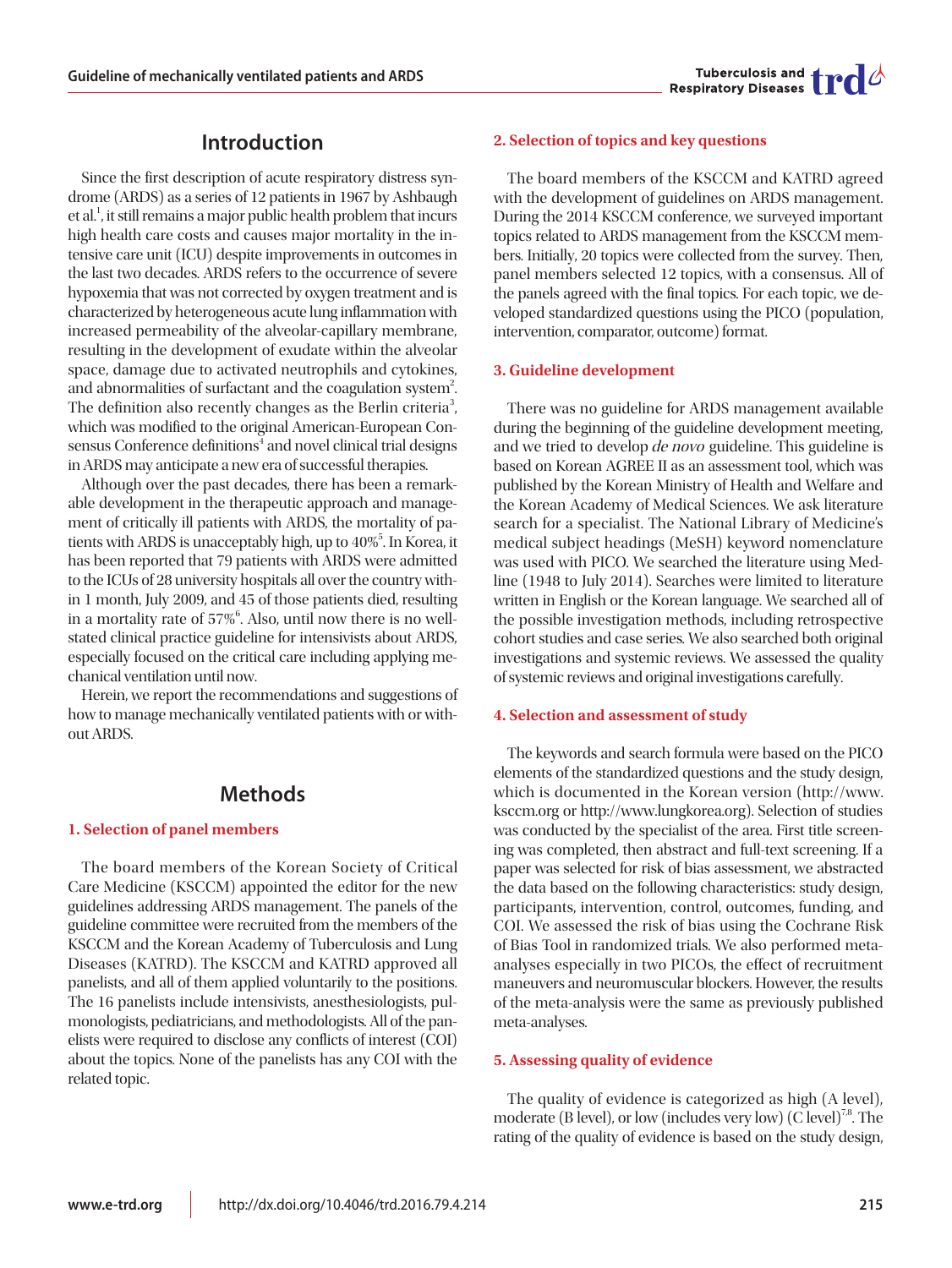

risk of bias, imprecision, inconsistency, indirectness of results, and the likelihood of publication bias.

### **6. Drafting of recommendations**

The strength of recommendation as strong or weak was determined based on the value of the study results, wanted vs. unwanted effects, and cost effectiveness<sup>9,10</sup>. The strength of recommendation was categorized as strong (grade 1) or weak (grade 2). Each author drafted the recommendations after the entire panels reviewed the evidence and discussed the recommendation. Recommendations were then revised several times during meetings in KSCCM conference rooms, and through email exchanges that included the entire panel.

# **7. Consensus of recommendations**

We used a modified Delphi technique<sup>11</sup> to achieve a consensus on each recommendation. This technique aims to minimize any group interaction bias and to maintain anonymity among respondents. The E-mail was exchanged through assistants of KSCCM. Since there was no COI among panelists, all panelists voted on their level of agreement with each recommendation. If a panel disagreed with the draft of a recommendation, the panel suggested a different recommendation. Each panelist provided open-ended feedback on each recommendation with suggested wording edits or general remarks. To achieve a consensus and to be included in the final manuscript, each recommendation had to have an at least 50% agreement (strong or weak) with a response rate of at least 80% of the total panel members. All recommendations achieved consensus during the first round. We repeated a review by all panel members.

### **8. Peer review**

External reviewers who were not involved in the development of the guideline had reviewed it before it was published. These reviewers included different academic society members, a methodological expert, and a practicing clinician. The final manuscript was reviewed and approved by the Board of KSCCM and KATRD.

# **Results**

The recommendation and level of evidence of 12 topics were categorized and summarized in Table 1. The details of each topic were as follows.

# **1. Low tidal volume ventilation**

# **1) Recommendation**

- We recommend low tidal volume ventilation can be applied to patients with ARDS to reduce mortality (grade 1A).

# **2) Key point**

- The tidal volume should be maintained less than 6 mL/kg of predicted body weight in patients with ARDS.

- The plateau pressure should be maintained less than 30 cmH<sub>2</sub>O in patients with ARDS.

According to analyses of the causes of death in patients with ARDS, a majority of patients died of multiple organ dysfunc-

**Recommendations Level of evidence ARDS Non-ARDS Pros Cons Pros Cons** 1 A Low tidal volume ventilation Inhaled nitric oxide B Prone position HFOV Low tidal volume ventilation Light sedation Light sedation C - - - - 2 A - - - - - - - - Early tracheostomy (only limited cases) - High PEEP (if  $P/F \le 200$ ) B Recruitment maneuver Systemic steroids Lung protective ventilation strategy (intraoperative) - Neuromuscular blockage  $C$  ECMO  $-C$  -  $C$ 

**Table 1. Summary of recommendations and level of evidence for mechanically ventilated patients with or without acute respiratory distress syndrome**

ARDS: acute respiratory distress syndrome; HFOV: high-frequency oscillatory ventilation; PEEP: positive end-expiratory pressure; ECMO: extracorporeal membrane oxygenation.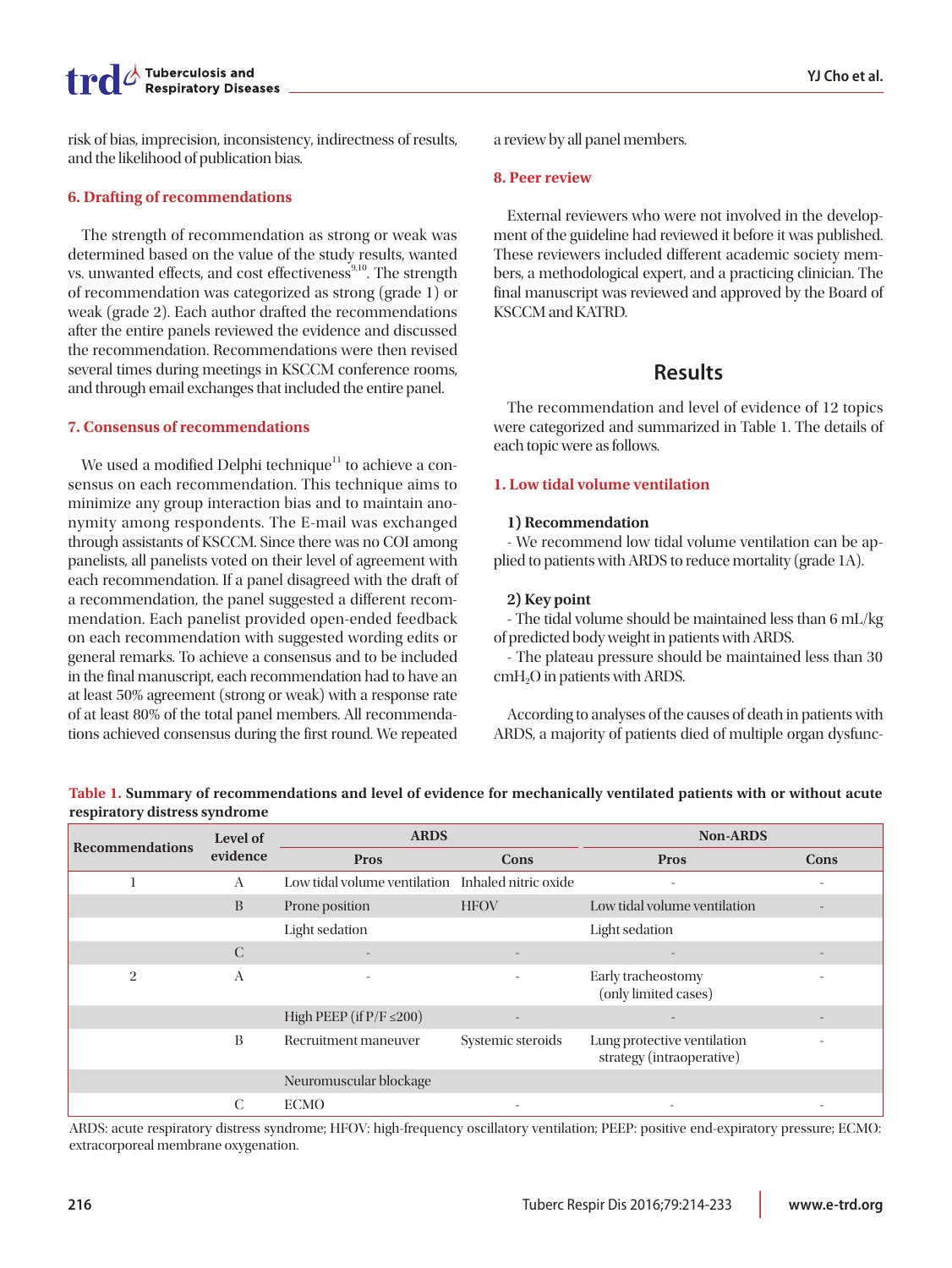

tion syndromes (MODS) rather than respiratory failure<sup>12</sup>, and the mortality rate was reported to be significantly higher when another organ failure in addition to respiratory insufficiency, was involved<sup>13</sup>. ARDS occurs due to various causes, and many kinds of treatments are conducted in individual patients based on the cause. Nevertheless, the fact that MODS is the predominant cause of death has raised the hypothesis that mechanical ventilation, which is essentially and commonly administered to all patients with ARDS, can play a major role in initiating and propagating a systemic inflammatory reaction. This hypothesis is termed ventilator-induced lung injury (VILI), and studies on VILI and its relation to systemic inflammatory response syndrome<sup>14</sup> and MODS<sup>15,16</sup> have been conducted.

The lung of patients with ARDS is characterized by heterogeneous inflammation, with congestion and atelectasis of dependent alveoli and relatively normal alveoli on the opposing side<sup>2</sup>. In this condition, if mechanical ventilation is applied with 10–12 mL/kg of tidal volume, which is a conventional ventilation strategy, and without positive end-expiratory pressure (PEEP), the physical stretch injury will occur in relatively normal alveoli because of overexpansion. Also, damage occurs from shearing forces, in which the repeated collapse and reopening of the respiration cycle occurs in basal alveoli affected with congestion and atelectasis, and these two injuries are the main mechanisms of VILI<sup>17</sup>. Barotrauma such as pneumothorax, pneumomediastinum, and subcutaneous emphysema, and volutrauma such as permeability alteration, pulmonary edema, and diffuse alveolar injury, occur via stretch injury. Owing to the shearing force on the site of atelectasis, atelectrauma by repeated alveolar collapse and reopening occurs. In the whole process, biotrauma due to the activation and recruitment of inflammatory cells and mediators occurs. These inflammatory mediators are not limited to the lung, and they enter into the systemic circulation through damaged alveoli-capillary membranes. In infectious lung diseases, bacteria within alveoli can also move into the systemic circulation, causing a systemic inflammation similar to sepsis. Such systemic inflammation causes MODS, along with organ perfusion deterioration due to reduced cardiac output by increased pressure within the thorax induced by mechanical ventilation, leading to the death of patients<sup>15</sup>. This is the pathological mechanism of VILI and  $MODS^{18}$ .

Lung protective ventilation (LPV) strategy refers to a mechanical ventilation strategy to minimize VILI by administering a tidal volume less than the conventional ventilation volume and limiting the plateau pressure to reduce injury to alveoli by increasing end-expiratory lung volume with PEEP<sup>19</sup>. In a broad sense, prone position ventilation and recruitment maneuvers, which minimize VILI by reducing heterogeneity, and extracorporeal membrane oxygenation (ECMO), which reduces the risk of lung injury from mechanical ventilation and a high concentration of oxygen, can also be included in LPV.

After detailed mechanisms of VILI had been studied and reported, an LPV strategy was conceptualized to prevent VILI, and clinical studies were conducted. In 1998, Amato et al.<sup>20</sup> first reported that low tidal volume ventilation had a potential clinical effect on patients with ARDS through a randomized clinical trial. In 53 patients, the conventional ventilation strategy with a tidal volume of 12 mL/kg, low PEEP, and targeting a 35–38 mm Hg partial pressure of carbon dioxide was compared with the protective ventilation strategy with a tidal volume of 6 mL/kg, high PEEP, and permissive hypercapnia. As a result, the protective ventilation group had lower 28-day mortality than the conventional ventilation group (38% vs. 71%), the frequency of barotrauma was low, and weaning rate from mechanical ventilation was higher. However, other clinical studies reported at almost the same time showed that low tidal volume had no clinical effects on patients with  $ARDS^{21-23}$ , raising controversy over the clinical effect of low tidal volume.

In this circumstance, the ARDS Network study, the most remarkable clinical study related to the clinical effect of low tidal volume ventilation, was reported $24$ . The study was conducted in 10 institutions in the United States for three years on a large scale. A tidal volume of 12 or 6 mL/kg of predicted body weight was applied to 861 patients, and plateau pressures were limited to 50 cmH<sub>2</sub>O and 30 cmH<sub>2</sub>O, respectively. The low tidal volume ventilation group showed significantly lower mortality compared to the conventional ventilation group (31% vs. 39.8%, p=0.007). Regarding the indices including days without breathing assistance, ventilator-free days, days without failure of nonpulmonary organs or systems and blood interleukin-6 concentrations, the low tidal volume ventilation group showed significant improvement, providing strong clinical evidence for the effect of low tidal volume ventilation.

According to the Cochrane review on the clinical trials<sup>25,26</sup>, although there was heterogeneity among studies, it was analyzed that 28-day and hospital mortalities were significantly reduced in the low tidal volume ventilation group. Based on the above results of clinical trials and systematic review, the Surviving Sepsis Campaign Guideline which was revised in 2012 recommended low tidal volume ventilation with a high level of evidence<sup>27</sup>.

Recently, Amato et al.<sup>20</sup> reported the result of a multilevel mediation analysis about the nine clinical trials of ARDS. According to the result, driving pressure ( $\Delta P=V_T/C_{RS}$ ; V<sub>T</sub>, tidal volume;  $C_{RS}$ , respiratory system compliance) which reflects functional lung capacity is more correlated with the mortality of ARDS patients than tidal volume, plateau pressure, and PEEP. However, this was the statistical analysis of previous studies, and clinical studies should be performed to confirm the clinical effects of ∆P.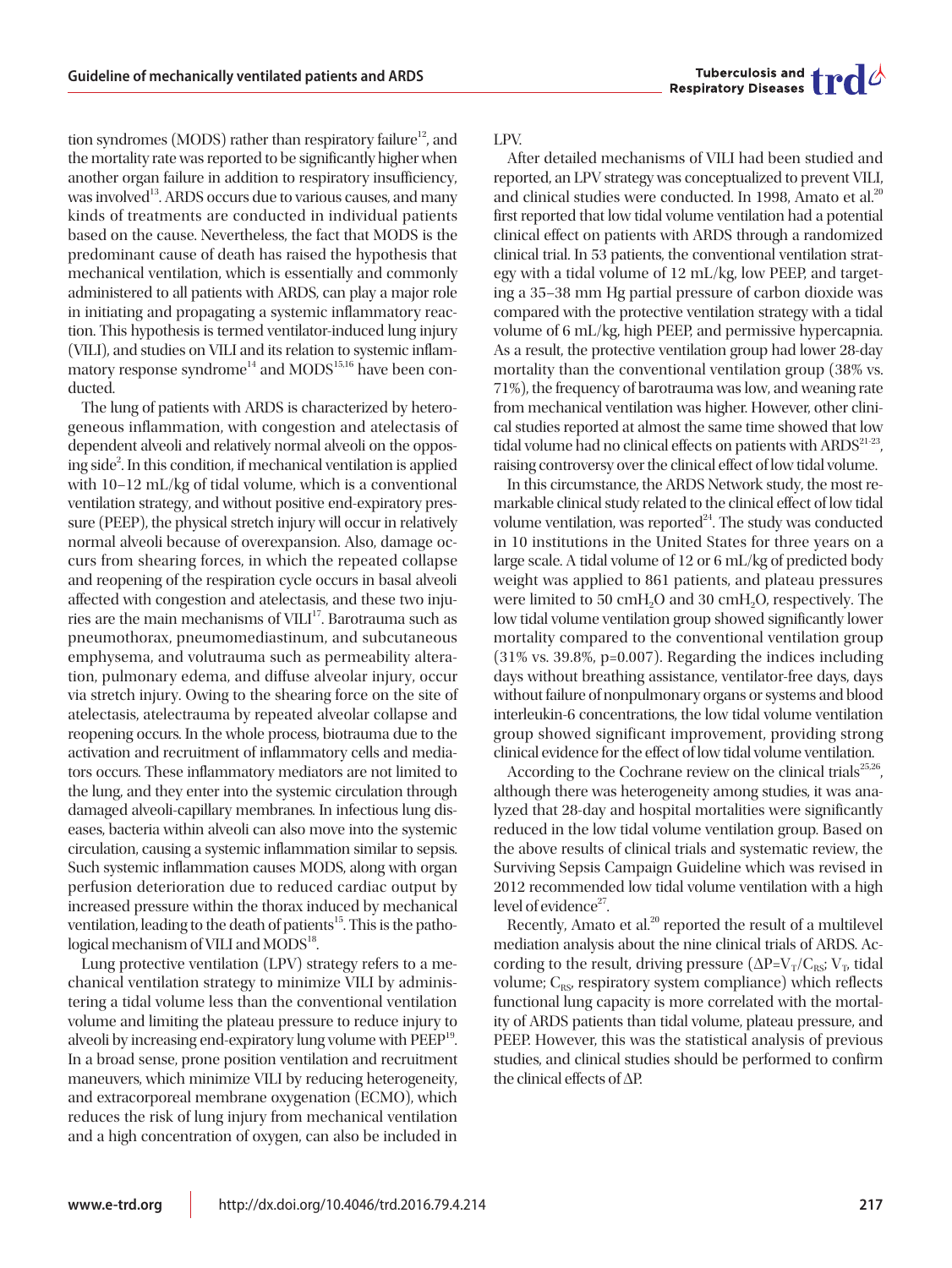# **2. High PEEP**

#### **1) Recommendation**

- We suggest high PEEP can be applied to patients with ARDS, who have  $PaO<sub>2</sub>/FIO<sub>2</sub> \le 200$  mm Hg to reduce mortality (grade 2B).

### **2) Key points**

- The application of high PEEP does not increase the risk of barotrauma.

- If high PEEP is applied,  $PaO<sub>2</sub>/FIO<sub>2</sub>$  at day 1 and three can be improved compared to the application of low PEEP group.

PEEP is an easily applicable intervention and an essential component of the care of critically ill patients who require ventilator support. The end-expiratory pressure is elevated above atmospheric pressure to prevent atelectasis and correct the hypoxemia caused by alveolar hypoventilation. Mechanisms that PEEP improves through gas exchange and pulmonary function are increased functional residual capacity, alveolar recruitment, redistribution of extravascular lung water and improved ventilation-perfusion matching<sup>28</sup>. Also, it may prevent repetitive alveolar collapse. High PEEP has been defined differently in each study. In ALVEOLI study<sup>29</sup>, it was based on PEEP table, and in EXPRESS study<sup>30</sup>, PEEP was raised as plateau pressure reached 28-30 cmH<sub>2</sub>O. It can be expected that it may reduce VILI with the above physiological effect. However, side effects include an increase in physiologic dead space, decreased cardiac output, and increased risk of barotrauma<sup>31-33</sup>.

A randomized clinical trial that applied high PEEP was conducted with 53 patients with early  $ARDS<sup>20</sup>$ . In the group that was exposed to high PEEP and low tidal volume, mortality on day 28 (38%) was significantly lower than the conventional ventilation group (71%), but there was no significant difference in survival to hospital discharge. In this study, mortality of conventional ventilation group was too high, and the effect of high PEEP was observed on day 3. In a second randomized study, ICU mortality, hospital mortality, and ventilator-free days at day 28 all favored the high PEEP group<sup>34</sup>.

According to the Cochrane's review, which meta-analyzed seven randomized control trials<sup>20,29,30,34-37</sup> conducted from 1998 to 2009 to compare the effects of the applications of low PEEP and high PEEP, there was heterogeneity that five<sup>29,30,35-37</sup> out of seven included trials had the application of the same tidal volume in both high and low PEEP groups, whereas two stud $ies^{20,34}$  had different tidal volumes for the two groups. Therefore, as a result of analyzing 2,565 patients with ARDS, who were administered the same tidal volume with different PEEP, high PEEP did not contribute to the reduction of mortality in the hospital (relative risk [RR], 0.90; 95% confidence interval [CI],  $0.81-1.01$ ). In the group with PaO<sub>2</sub>/FIO<sub>2</sub> ≤200 mm Hg, high PEEP decreased mortality within the ICU (RR, 0.67; 95% CI, 0.48–0.95). The comparison between the two groups on barotrauma did not show a significant difference (RR, 0.97; 95% CI, 0.66–1.42). However,  $PaO<sub>2</sub>/FIO<sub>2</sub>$  at days 1 and 3 was improved in the high PEEP application group. In a follow-up study<sup>38</sup> of the two large-scale studies<sup>30,36</sup> in 2014, the group in which PaO<sub>2</sub>/FIO<sub>2</sub> increased by more than 25 mm Hg within 2 hours by applying PEEP showing decreased mortality (31% vs. 51%; odds ratio [OR], 0.8; 95% CI, 0.72–0.89). Also, the reduced mortality was observed in patients with increased  $PaO<sub>2</sub>/FIO<sub>2</sub>$ regardless of PEEP among ARDS patients with  $PaO<sub>2</sub>/FIO<sub>2</sub>$ ≤150 mm Hg.

If PEEP recruits collapsing alveoli, atelectrauma of alveoli can be reduced<sup>39</sup> whereas alveolar injury may be increased by raising the intensity delivered to alveoli if they are not recruit $ed<sup>40</sup>$ . It is expected that further clinical trials will apply different PEEP to patients with enough alveoli to be recruited. Based on the above data, high PEEP can be applied to ARDS patients with  $PaO<sub>2</sub>/FIO<sub>2</sub> \le 200$  mm Hg.

# **3. Prone position**

#### **1) Recommendation**

- We recommend prone position can be applied to patients with moderate or above ARDS to reduce mortality if it is not contraindicated (grade 1B).

# **2) Key points**

- The prone position should be applied when there is no improvement of oxygenation at an early stage of mechanical ventilation.

- Prone position is recommended at least for 10 hours.

- Lung protective strategy should also be applied during prone positioning.

Based on the theory that the use of the prone position would reduce lung injury caused by lung stress and strain exerted on the lungs during artificial ventilation in  $ARDS^{41-43}$ since its first attempt by Bryan in  $1974<sup>44</sup>$ , studies have been performed to prove its utility by a number of researchers. In a *post hoc* analysis of Gattinoni et al. in 2001<sup>45</sup>, among PaO<sub>2</sub>/ FiO<sub>2</sub> <88 mm Hg, Simplified Acute Physiology Score II (SAPS II) ≥49 and tidal volume >12 mL/kg of predicted body weight groups, the group that used the prone position had a lower 10-day mortality<sup>45</sup>, and other meta-analyses reported that the patients using the prone position in the case of  $PaO<sub>2</sub>/FiO<sub>2</sub>$  $100$  mm Hg had lower mortality<sup>46-48</sup>, but there were a lot of controversies over the insistence of the use of the prone position can decrease mortality in ARDS. However, a large-scale randomized study has recently been conducted by Guerin et al.<sup>49</sup>, reporting that in the PaO<sub>2</sub>/FiO<sub>2</sub> <150 mm Hg group at FiO<sub>2</sub> > 0.6 and PEEP 5 cmH<sub>2</sub>O, the group that conducted the prone position for at least 16 hours per day within 36 hours had a statistically significant decreased 28-day mortality rate (16.0% prone group vs. 32.8% supine group: hazard ratio [HR],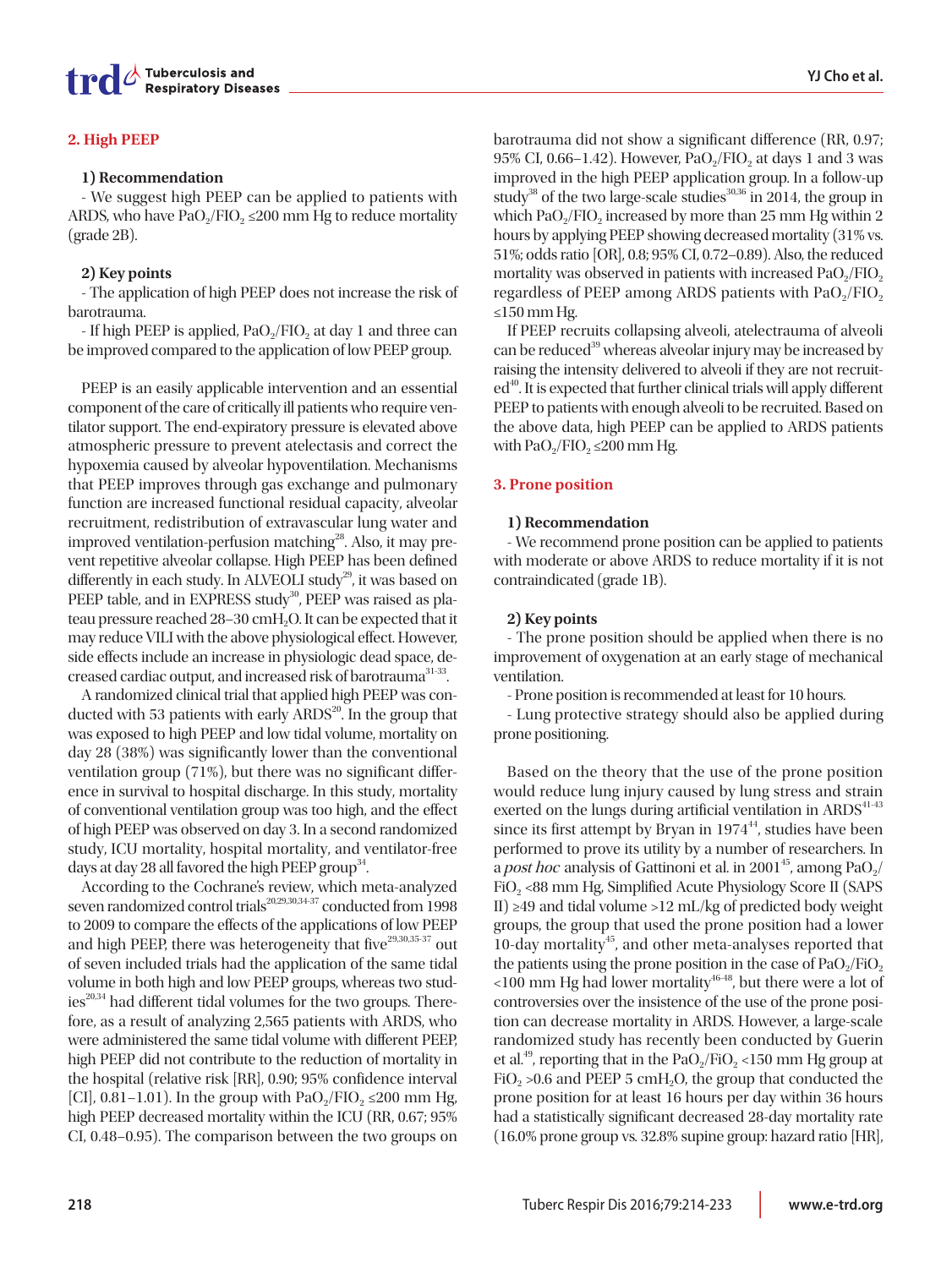0.39; 95% CI, 0.25–0.63; p<0.001) and 90-day mortality (23.6% prone group vs. 41.0% supine group: HR, 0.44; 95% CI, 0.29– 0.67; p<0.001) compared to the group with the supine position, despite the mechanical ventilation for 12 or 24 hours<sup>49</sup>. In the meta-analysis conducted after the publication of the largescale study by Guerin et al.<sup>49</sup>, the use of the prone position was found to decrease mortality of patients with moderate ARDS<sup>50-52</sup>. However, patient's severity, low tidal ventilation, time of prone position use, and the degree of PEEP were different in each study, showing significant heterogeneity $41,50,52$ . When using a low tidal volume ventilation concomitantly, the mortality was decreased with a statistical significance (RR, 0.66; 95% CI, 0.5–0.85; p=0.02) $^{49,53\text{-}56}$ , but the group without low tidal volume ventilation did not show decreased mortality (RR, 1.00; 95% CI,  $0.88-1.13$ ;  $p=0.949$ <sup>56</sup>. The time of using the prone position showed differences concerning mortality. When the prone position was conducted for over 10 hours, a clearly decreased mortality was found (OR, 0.62; 95% CI, 0.48–0.79; p<0.001), and the randomized study by Taccone et al.<sup>53</sup> and Mancebo et al.<sup>54</sup>, as well as meta-study by Hu et al.<sup>51</sup> and Beitler et al.<sup>56</sup>, reported that the decrease in mortality was evident when the prone position was conducted for 12 hours or more. In the large-scale randomized study conducted by Guerin et al.<sup>49</sup>, the prone position was performed for more than 19 hours<sup>49,51,53-55</sup>. However, when the prone position period was less than 12 hours, there was no decrease in mortality (OR, 1.04; 95% CI, 0.80–1.36; p=0.757). No reduction in mortality was shown when analyzing patients with acute lung injury or mild ARDS (OR, 1.02;  $95\%$  CI, 0.76–1.36; p=0.920)<sup>50</sup>. Although there were not many studies on the degree of PEEP, the meta-analysis published by Hu et al.<sup>51</sup> reported that the group maintaining high PEEP  $\geq$ 10 cmH<sub>2</sub>O–13 cmH<sub>2</sub>O showed a lower 60-day mortality (RR, 0.82; 95% CI, 0.68–0.99; p=0.04) and 90-day mortality (RR, 0.57; 95% CI, 0.43–0.75; p<0.0001), compared to the group maintaining PEEP <10 cmH<sub>2</sub>O when conducting prone position.

In randomized clinical trials and meta-analyses, the use of the prone position was reported to improve hypoxemia. Compared to the group using the supine position, the prone position group showed an increase of  $PaO<sub>2</sub>/FiO<sub>2</sub>$  by 25%–36% for the first 3 days<sup> $44,45,52$ </sup>, which contributed to the improvement of perfusion imbalance by reducing the collapse of the dependent portion of the lung, as well as edema $41,57,58$ .

In three randomized clinical trials, there was a study on mechanical ventilation period<sup>53,55,59</sup>, showing no difference in the mechanical ventilation period between the prone position and supine position patient groups. In two randomized clinical trials, the result of ICU length of stay showed no difference between the prone position and supine position patient  $groups<sup>53,55</sup>.$ 

In the study of Guerin et al.<sup>49</sup>, patients were ventilated while in the prone position for more than 19 hours. A meta-study by Lee et al.<sup>50</sup> reported that the decrease in mortality in the prone position for more than 10 hours was statistically significant, and randomized study of Taccone et al.<sup>53</sup> and Mancebo et al.<sup>54</sup>, and meta-study of Hu et al.<sup>51</sup> and Beitler et al.<sup>56</sup> showed that the decrease in mortality was clear when using the prone position for more than 12 hours<sup>49,51,53-55</sup>. However, if the duration of the prone position is less than 10 hours, there was no decrease in mortality (OR, 1.04; 95% CI, 0.80–1.36; p=0.757)<sup>50</sup>. Studies<sup>49,50,53-56</sup> showed different indications regarding the discontinuation time when conducted in the prone position. In Guerin et al.<sup>49</sup>, the prone position was discontinued when  $(1)$ there was improvement of hypoxemia (PaO<sub>2</sub>/FIO<sub>2</sub> ≥150 mm Hg with PEEP ≤10 cmH<sub>2</sub>O and FIO<sub>2</sub> ≤0.6), (2) when PaO<sub>2</sub>/FiO<sub>2</sub> deteriorated by 20% or more compared to the supine position, and (3) when complications occurred due to the prone position. It is thought that further studies on daily use time and total treatment period for the prone position will be needed.

The complications related to prone position include extubation, endotracheal tube obstruction, selective main bronchus intubation, pneumothorax, cardiac arrest, arrhythmia, loss of venous or arterial access, increased pressure ulcers, pneumonia related to mechanical ventilation, and increased use of sedatives<sup>41,54,56</sup>. Rarely, there was no statistical difference of optic nerve injury, retinal scarring, cardiac arrest, loss of arterial access, and pneumonia related to mechanical ventilation between prone and supine position patient groups $50$ . There are contraindications for the use of prone position<sup>4 $\hat{1},49$ </sup>; (1) patients with intracranial pressure >30 mm Hg or cerebral perfusion pressure <60 mm Hg, (2) patients with massive hemoptysis, (3) patients who have received tracheal surgery or sternotomy within 15 days, (4) patients with head injuries within 15 days, (5) patients who had deep vein thrombosis within 15 days, (6) patients who have received an inserted cardiac pacemaker within 15 days, (7) patients with spine, femur, or pelvis fracture, (8) patients with mean arterial pressure  $\geq 65$  mm Hg, (9) pregnant women, (10) patients with thoracic duct in precordial region, and (11) patients with abdominal open wound. In the randomized study conducted by Guerin et  $al^{49}$ , patients with ECMO were subjects to be excluded, but in recent studies, the use of prone position after performing EMCO without complications was reported. Especially, regarding the loss of ECMO was difficult in patients who received venous ECMO, some cases reported a successful loss of ECMO using the prone position $60-63$ .

#### **4. Extracorporeal membrane oxygenation**

#### **1) Recommendation**

- We suggest ECMO as a rescue therapy in patients with ARDS without improvement of hypoxia by LPV strategy (grade 2C).

Since the first application of ECMO in patients with severe hypoxia and respiratory failure in  $1972<sup>64</sup>$ , two randomized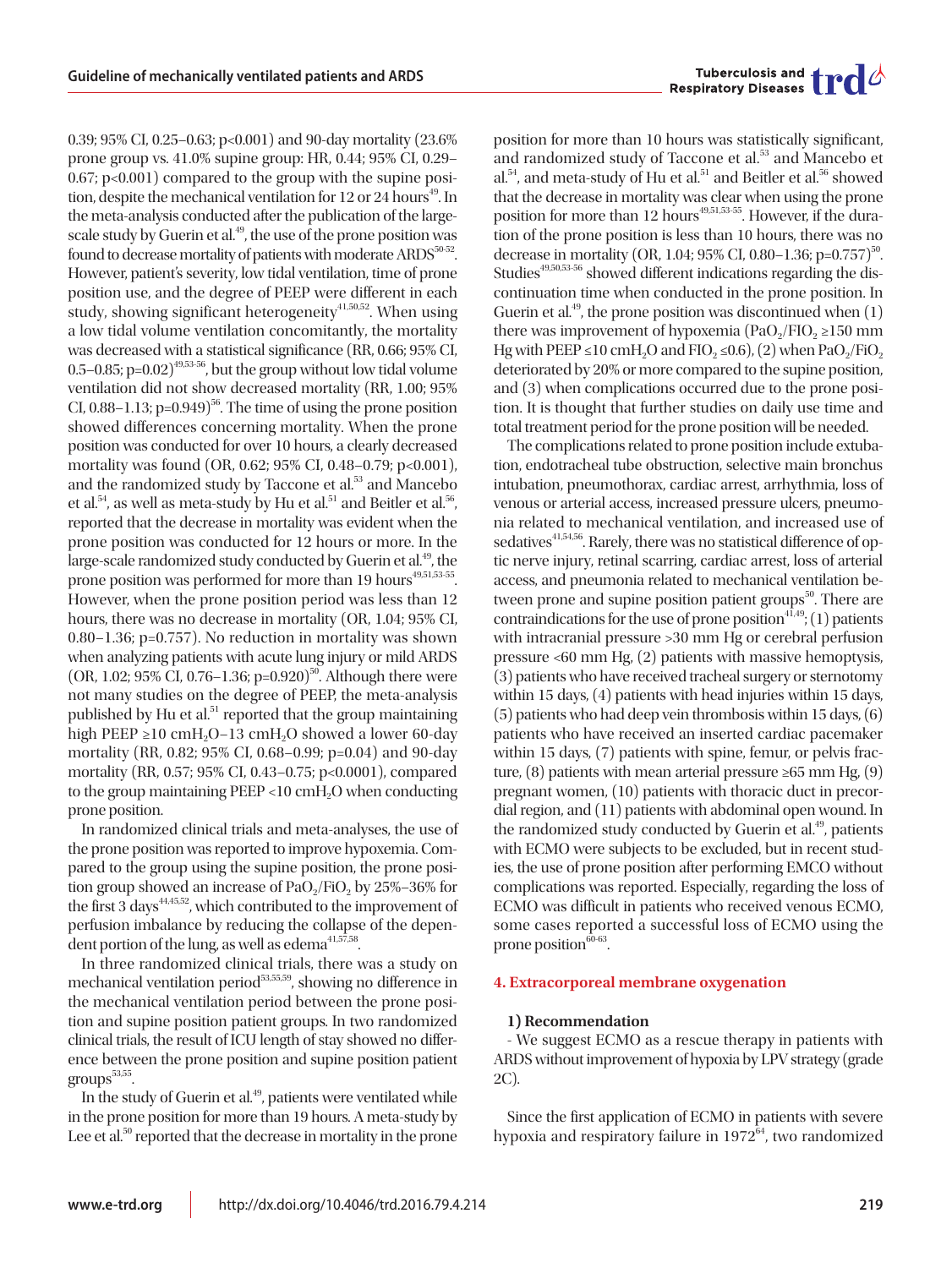clinical trials65,66 have been performed, both group of ECMO and control which showed only a high level of mortality and failed to show any difference in mortality. However, the results of a number of prospective observational studies published after the development of ECMO at the end of the  $90s^{67,68}$ showed the survival rate of ARDS applied by ECMO continued to increase, and in patients with H1N1 influenza-ARDS receiving ECMO, particularly, a high survival rate was found (RR, 0.45; 95% CI, 0.26–0.79; p=0.008)<sup>67</sup>. On the other hand, in the third randomized clinical trial conducted in 2009, ECMO showed a statistically significant difference in death or disability at 6 months in patients with adult influenza-ARDS patients with severe respiratory failure (RR, 0.69; 95% CI, 0.05–0.97; p=0.03), but did not show a significant decrease in mortality regarding the mortality itself at 6 month or before discharge (RR, 0.73; 95% CI, 0.52–1.03; p=0.07), along with many limitations in methodology of study $69,70$ . In addition, a recently conducted meta-analysis mentioned that the effect of the application of ECMO in patients with severe ARDS cannot be concluded in the current situation because of the effect on the improvement of mortality was not statistically significant (OR, 0.71; 95% CI, 0.34–1.4;  $p=0.358$ <sup>71</sup>. Therefore, the application of ECMO in patients with ARDS must be limitedly or selectively performed, especially for severe ARDS patients, after considering financial and ethical issues thoroughly until the ongoing  $large-scale$  randomized study result<sup>19</sup> comes out. Regarding this, a cohort analysis $^{68}$  in 2013 reported that prognosis would be bad if age, lactate level, and plateau pressure before the application of ECMO were high. A domestic retrospective observational study<sup>72</sup> has shown that survival rate tended to be high if relatively early ECMO is conducted in young patients.

In patients with ARDS, among mechanical ventilation applied by low tidal volume and enough PEEP, ECMO may be tried as a salvage therapy if low tidal volume ventilation cannot be maintained because of persistent hypoxemia or intolerable hypercapnia73. However, the cause of ARDS should be reversible, or lung transplantation should be possible, and especially the period for the application of mechanical ventilation should be at least within seven days before considering ECMO for ARDS. Also, patients must not be in irreversible multi-organ failure or end stage cancers at the time of receiving ECMO. Patients should also not be in the condition of irreversible central nervous disorders. Particularly, there may be limits of use in patients with current acute bleeding or a high bleeding tendency because the use of a lot of anticoagulants will be needed during  $ECMO<sup>70</sup>$ . Regarding appropriate patient selection, the application of Respiratory ECMO Survival Prediction Score (RESP-score) which is derived from the recent the Extracorporeal Life Support Organization (ELSO) data analysis may be considered, but it is not possible to be considered as an absolute indication<sup>74</sup>. Urgent studies should be conducted to evaluate the possibilities of domestic application of such prognosis precursors.

The complications related to ECMO can be largely divided into the complications related to patients and related to the device. According to the data published by  $ELSO<sup>70</sup>$ , complications related to patients were reported to be complications related to infection identified for culture (18%), followed by bleeding in the catheterization site (15%), and bleeding in the operation site (14%). Regarding the complications related to the device, the blood coagulation in oxygenation device was reported to be most common with 20%. To prevent such complications, multi-disciplinary team related to ECMO should be made to conduct continuous education and simulation programs. It is also important to monitor patients, the device, and the whole team constantly. As the long-term prognosis of patients who receive ECMO is not known yet, further studies about this are also needed.

Currently, the technology of ECMO is developing very quickly, and the new membrane oxygenator and catheter, which are not available in Korea, are being developed. Also, the need for experienced centers in which ECMO can be conducted skillfully is constantly rising. Although it is true that the application of ECMO is explosively increased through the experience in ARDS accompanied to H1N1 influenza, there are still some problems, including selecting adequately applicable patient groups, optimal catheter composition, and method, appropriate mechanical ventilation and cost-effectiveness during ECMO. Therefore, until results of some well-planned randomized studies come out, the application of ECMO in patients with ARDS may be conducted relatively early only if there is no improvement after applying known LPV strategies such as PEEP, prone position, and alveolar recruitment maneuver.

#### **5. Recruitment maneuver**

# **1) Recommendation**

- We suggest recruitment maneuver can be applied to patients with ARDS to reduce mortality (grade 2B).

#### **2) Key points**

- Recruitment maneuver has an effect on improving hypoxia, without increasing the risk of barotrauma.

Recruit maneuver (RM) can prevent repeated opening and closing by opening the collapsed alveoli. Also, if the collapsed alveoli are opened by RM, the lung volume with overall ventilation will be increased to distribute the same amount of tidal volume to more alveoli, resulting in the reduction of alveolar overdistention in patients with ARDS as well. There are some methods of RM, but the one that uses airway pressure is most commonly used. Usually, RM is conducted so that pressure is applied maintain airway pressure at  $35-45$  cmH<sub>2</sub>O for  $30-40$ seconds. In the past, the method to reach the target pressure by exerting a large volume once in the middle of respiration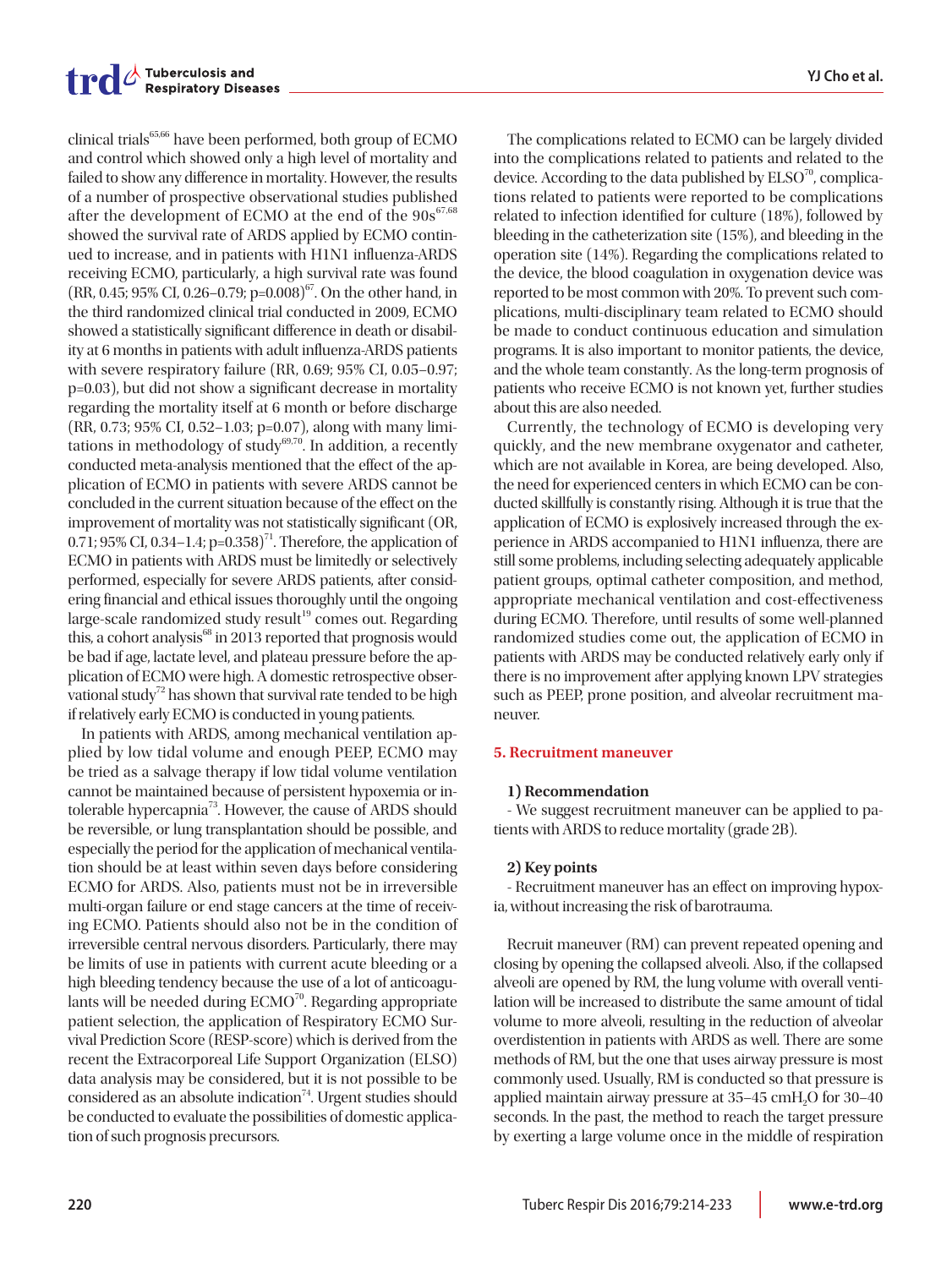was used<sup>75</sup>. Recently, the method where the target pressure is obtained by gradually increasing PEEP and decreasing pressure support is also used<sup>76</sup>.

The existing RM studies showed a significant improvement of hypoxia after RM<sup>77,78</sup>. According to a recent meta-analysis<sup>79</sup> and the results of our analysis on RM studies, a statistically significant decrease in mortality was observed in RM group compared to the control group. However, because each study is different with the risk of bias, and there is a possibility that other ventilator interventions conducted along with RM affected the outcome, it must be careful to interpret the result. There was no significant difference of barotrauma between RM and control groups<sup>77-79</sup>.

Low blood pressure often occurs during RM, but most cases are recovered after RM. It is thought that it is because the lung is distended to reduce preload and increase afterload of the right ventricle in RM. A temporary hypoxia may occur during RM because alveoli that are already opened are overexpanded by high airway pressure to press adjacent blood vessels, reducing the perfusion of alveoli with good ventilation. However, most instances of hypoxia will be improved when the airway pressure is reduced after RM. Furthermore, if collapsed alveoli are opened because of successful RM, overall hypoxia will be improved, and hypoxic vasoconstriction will also be reduced to decrease the afterload of the right ventricle. Due to high airway pressure in RM, barotrauma is concerned. Fortunately, according to existing prospective studies, the occurrence of pneumothorax is reported to be very small<sup>77,78</sup>.

The groups expected to have good RM will now be discussed. Patients with ARDS in the early "exudative" phase are more likely to react with RM than the ones in the late "fibrotic" phase<sup>80</sup>. Extrapulmonary ARDS is more likely to react with RM than pulmonary  $ARDS^{81,82}$ . The case in which ARDS is diffused is more likely to succeed in recruitment than the locally diffused case, and the effect of RM drops when baseline PEEP before RM is high<sup>82</sup>. Severe ARDS rather than moderate ARDS is more likely to be recruited.

#### **6. Systemic steroids**

#### **1) Recommendation**

- The use of systemic steroids cannot reduce mortality in patients with ARDS (grade 2B).

#### **2) Key points**

- In the case of a low dose of systemic steroid is used in the early stage, it may improve hypoxemia and reduce the period of mechanical ventilation, the length of ICU stay, and mortality.

Because systemic steroids have strong anti-inflammatory and anti-fibrotic effects in patients with ARDS, it has been considered an effective treatment. Based on this idea<sup>83-85</sup>, seven randomized control trials have been conducted from 1985 to 2007<sup>86-92</sup>. However, these trials reported different results regarding the effect of the use of steroids for the reduction of mortality in patients with ARDS. In 1998, Meduri et al.<sup>89</sup> reported that mortality was decreased as a result of administering methylprednisolone 2 mg/kg in patients with unresolved ARDS within seven days after artificial intubation for 32 days (12.5% for corticosteroids vs. 62.5% for placebo, p=0.04). Based on this, ARDS Network conducted the Late Steroid Rescue Study (LaSRS)<sup>90</sup>. In this study, mortality was compared after administering methylprednisolone 2 mg/kg in patients with ARDS, which passed 7 days or more after artificial intubation for 25 days. Here, the 60-day mortality (29.2% for corticosteroids vs. 28.6% for placebo, p=1.0) and 180-day mortality (31.5% for corticosteroids vs. 31.9% for placebo, p=1.0) could not be reduced, but the 60-day mortality of patients whose artificial intubation passed 14 days was reported to be increased (35% for corticosteroids vs. 8% for placebo, p=0.02). A metaanalysis of randomized and cohort studies also showed conflict results<sup>93-99</sup>. There were studies that supported that steroids did not affect the improvement of mortality $94,95$  whereas other studies suggested that the use of low dose of steroids (≤methylprednisolone 2 mg/kg) within 14 days after the occurrence of ARDS might show improvement on short-term mortal $ity^{96,99}$ . However, because the studies included in the analysis contain cases with different administration doses of steroids, the severity of disease, the cause of lung injury, starting a period of steroid administration, and application method of the mechanical ventilation, which make it difficult to conclude the effect of the administration of steroids.

In the LaSRS, it was reported that the use of steroids (methylprednisolone 2 mg/kg) in patients with ARDS within seven days or more of the disease period would improve hypoxemia<sup>90</sup>. Further, Meduri et al.<sup>89</sup> (methylprednisolone 2 mg/kg) in 1998 reported that the use of steroids improved hypoxemia in patients with ARDS (PaO<sub>2</sub>/FiO<sub>2</sub> of 262 for corticosteroids vs. 148 for placebo;  $p<0.001$ ), and Confalonieri et al.<sup>100</sup> reported that  $PaO<sub>2</sub>/FiO<sub>2</sub>$  showed statistically significant improvement in the group that was administered steroids (hydrocortisone 200 mg) (p=0.0007). In the same study, the use of steroids in patients with ARDS with 7 days or more of a disease period improved respiratory elastance and blood pressure and reduced the days of application of a respirator for the first 28 days, shock continuation days, and ICU hospitalization period<sup>90</sup>. In Meduri et al.<sup>91</sup> and Annane et al.<sup>92</sup>, there were reports that it reduced the days of application of mechanical ventila- $\text{tor}^{90-92}$  and ICU hospitalization period<sup>91</sup>.

Weigelt et al. $86$ , who used a high dose of steroids (methylprednisolone 30 mg/kg every 6 hours for 48 hours)<sup>86</sup> reported that infection rate increased in the group using steroids, and a systemic review of Lamontagne et  $al.^{97}$  also reported that the risk of infection would increase when using a high dose of steroids (RR, 1.77; 95% CI, 1.23–2.54). However, Annane et al.<sup>92</sup>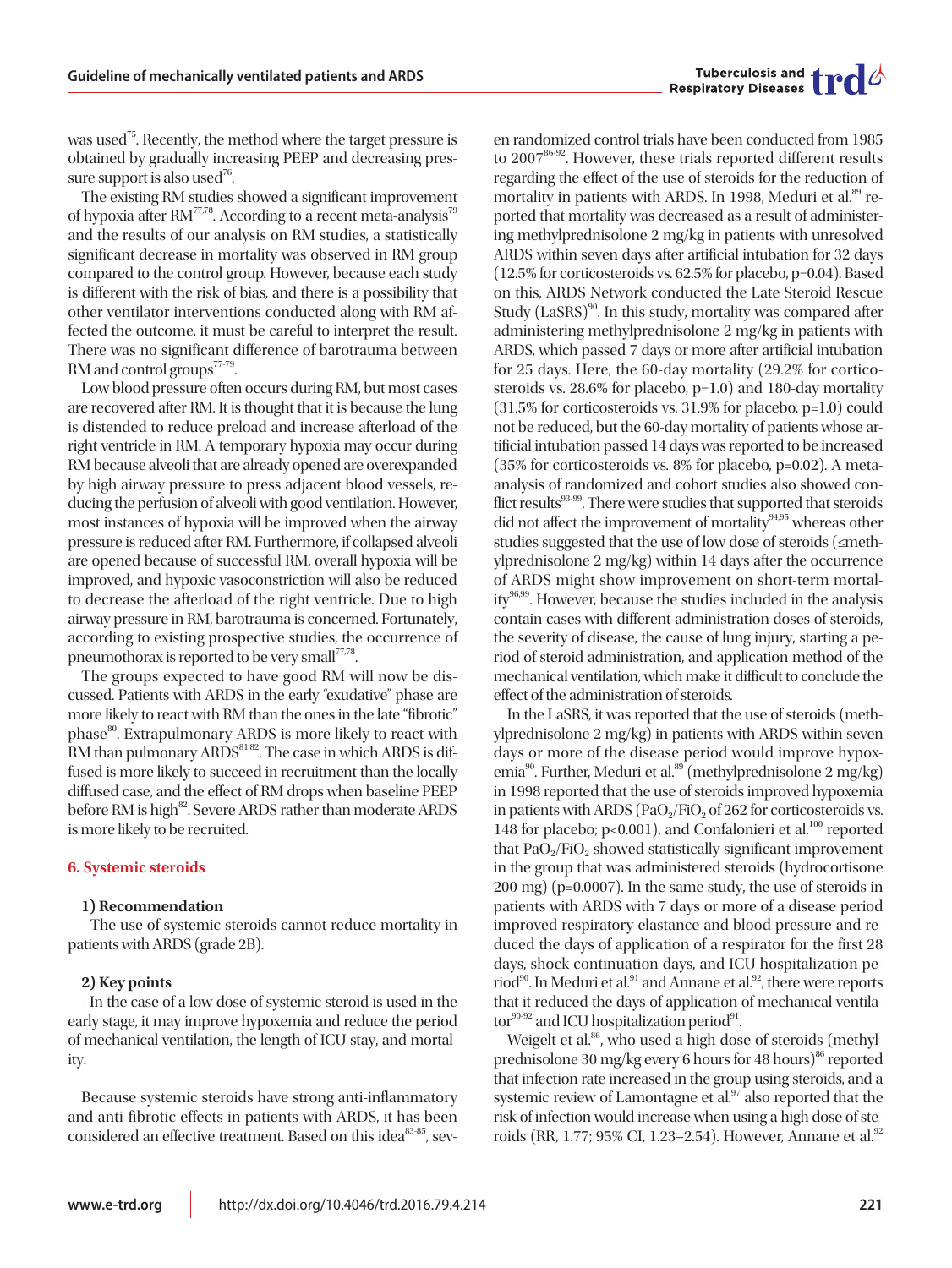(hydrocortisone 50 mg every 6 hours) or Meduri et al. $91$  (methylprednisolone, 2 mg/kg), and the LaSRS reported that the use of low-dose steroid therapy would not increase infection rate<sup>89,91,92</sup>. However, because the definitions of the secondary infection related to steroids were different each other, screenings were not properly conducted, and the number of patients was small, it is still controversial whether the secondary infection rate will be increased if steroids are used in patients with ARDS.

When steroids are used in patients with ARDS, steroidrelated neuromyopathy makes the body unable to move. When a neuromuscular blocking agent is used, the action of a glucocorticoid will be reinforced. If sepsis is involved, it was considered to occur as it promoted degradation of myoprotein. In the LaSRS, neuromyopathy occurred in nine patients, and all of them occurred in the group using steroids (p=0.001). However, other studies reported that the use of steroids did not increase myopathy with statistical significance (Meduri et al. $91$ : 6.4% for corticosteroids vs. 3.6% for placebo, p=1.0; Confalonieri et al.<sup>100</sup>: 0% for corticosteroids vs. 13% for placebo,  $p=0.001$ <sup>91,100</sup>. Since there is a controversy over steroid-related myopathy because of insufficient studies on it, further studies will be needed. Complications including gastrointestinal tract bleeding, hyperglycemia, other major organ failures (heart, kidney, and liver), arrhythmia, pneumothorax, and psychiatric disorders were reported, but their incidence did not show a statistically significant increase in patients with the steroid administration group<sup>90-92,100</sup>. Besides, there was a report that patients in the steroid administration group had a higher frequency of using the respirator again after extubating endotracheal tube $90$ .

#### **7. Neuromuscular blockage**

#### **1) Recommendation**

- We suggest using neuromuscular blockade for 48 hours after starting mechanical ventilation in patients with ARDS (grade 2B).

#### **2) Key points**

- The use of neuromuscular blockage in patients with ARDS has an effect on improvement of hypoxemia for first 48 hours.

- The use of neuromuscular blockage can reduce barotrauma such as pneumothorax in patients with ARDS.

Neuromuscular blockage can maintain transpulmonary pressure appropriately and reduce lung injury related to mechanical ventilation by reducing asynchrony of ventilator and patients' respiration in ARDS<sup>101</sup>. Including prospective studies related to neuromuscular blockage<sup>102,103</sup> and a retrospective study related to acute respiratory failure<sup>104</sup>, meta-analyses showed the effect of neuromuscular blockage on mortality reduction with great effect (OR, 0.78; 95% CI, 0.39–0.90). Ad-

ditionally, an observational study showed that the early use of neuromuscular blockage had an effect on reducing mortality in severe sepsis caused by the respiratory system<sup>104</sup>. However, to confirm the daily use of neuromuscular blockage in ARDS, more studies including larger scaled clinical trials are still required<sup>105</sup>.

Neuromuscular blockage can reduce elastance of the thorax to relieve ventilation/perfusion imbalance in ARDS. In a retrospective study, the use of neuromuscular blockage for 48 hours had an effect on improving hypoxemia up to day  $5^{101}$ . In a meta-analysis, however, the effect that hypoxemia was significantly improved at 48 hours after beginning the treatment with neuromuscular blockage when compared to the control  $\text{group}^{106}$ . Although the mechanism improving hypoxemia is not clear, it is thought that synchrony between patient respiration and mechanical ventilation will be improved to change lung compliance and gas exchange for the better. Also, the mechanism is thought to reduce barotrauma and atelectasis in expiration by controlling inhaled air volume and pressure in lung inflammatory reaction, consequently resulting in the reduction of lung and systemic inflammations<sup>107</sup>. Although it can be expected that the duration of mechanical ventilation will be increased because of weakened neural muscles due to neuromuscular blockage, the meta-analysis showed that it was not different from the control group. However, successful ventilator-free days were longer in the group using neuromuscular blockage by comparing the risk of death and period of mechanical ventilation $^{106}$ .

Although neuromuscular blockage is known to be related to weakness generated in ICU, the weakness in patients with ARDS who used it for 48 hours did not increase significantly when compared to the control group in the meta-analysis $106$ . The method to measure weakening of neural muscles after using neuromuscular blockage is possible to decrease sensitivity and specificity of diagnosis based on quadriplegia that may be clinically measured<sup>101,102</sup>. However, a recent study evaluated the weakening of muscles based on Medical Research Coun $cil$  scores<sup>108</sup>, and if the weakening of muscles is not discovered is considered, it can be thought that the use of neuromuscular blockage in ARDS for less than 48 hours did not significantly increase weakening of neural muscles. This is different from the long-term muscle weakening that occurred after using neuromuscular relaxant in patients with asthma and sepsis in the past $109,110$ .

When the neuromuscular blockage is used in patients with ARDS for 48 hours, barotrauma such as pneumothorax was significantly reduced compared to control group. In three retrospective studies, comparative risk (RR, 0.43; 95% CI, 0.20– 0.90; p=0.02;  $I^2=0$ ), indicated a lesser degree of barotrauma when compared to the control group<sup>106</sup>.

If a patient has a renal or liver function disorder as well as cardiovascular problems, the careful selection of neuromuscular blockage will be needed. Patients with normal renal and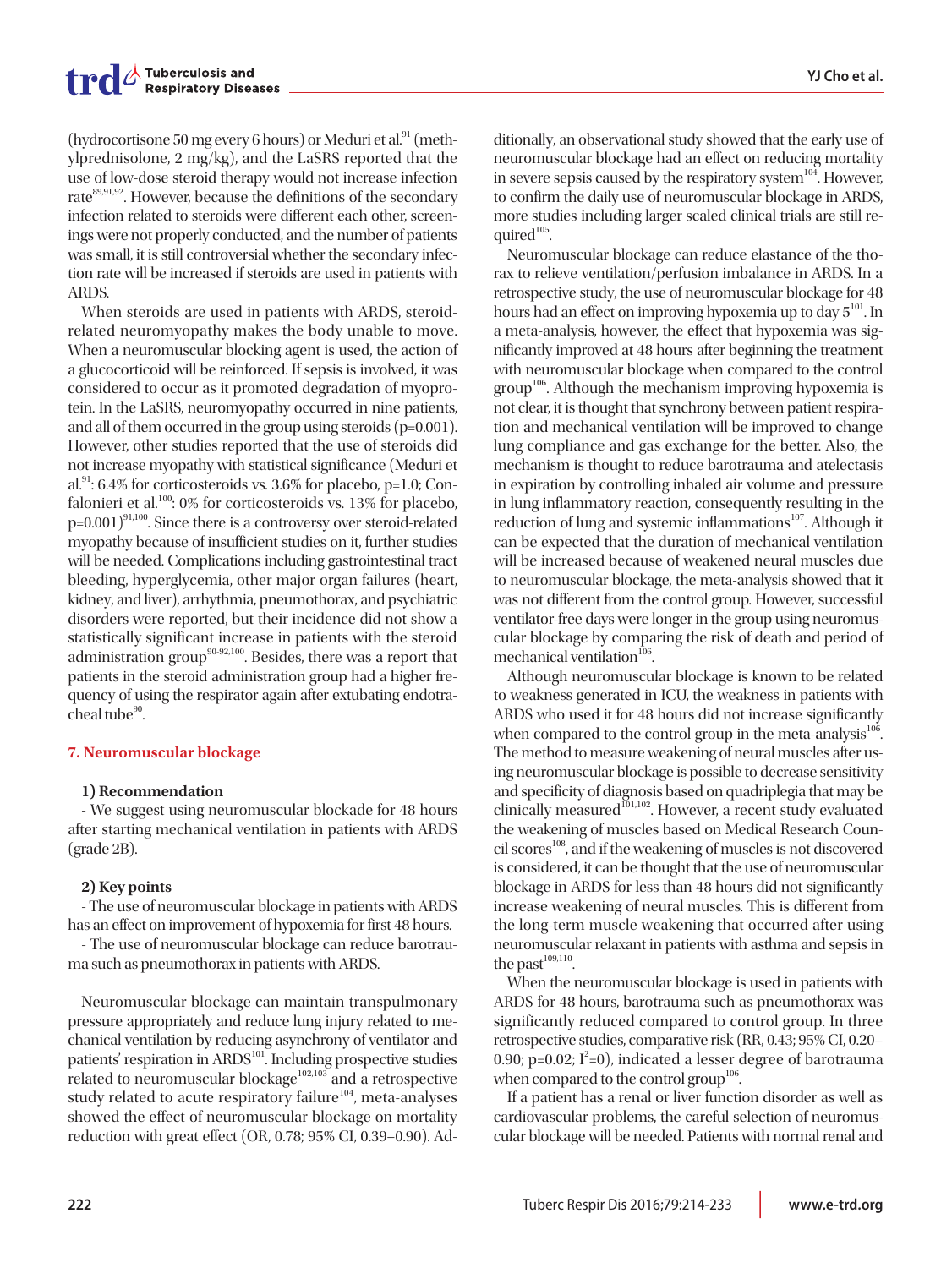liver functions prefer pancuronium, and the ones with renal or liver function disorders prefer atracurium or cisatracurium. In cases of the cardiovascular problem, vecuronium is known to be hemodynamically stable with the least amount of side  $effects<sup>111,112</sup>$ .

#### **8. High-frequency oscillatory ventilation**

#### **1) Recommendation**

- The use of high-frequency oscillatory ventilation (HFOV) should not be recommended as a standard treatment method in adult patients with ARDS (grade 1B).

#### **2) Key points**

- HFOV does not improve survival in patients with ARDS. - HFOV may cause side effects such as barotrauma or low blood pressure.

As a result of meta-analysis, the application of HFOV in patients with ARDS had no difference, compared with conventional mechanical ventilation, in the 30-day or overall hospital mortality<sup>61,113,114</sup>. Rather, based on the result of studies that were terminated because of significantly increased the mortality of patients with ARDS (RR, 1.33; 95% CI, 1.09–1.62; p<0.01), the regular application of HFOV in patients with ARDS is not recommended<sup>115,116</sup>. When applying a LPV strategy, particularly, it seems there is no additional benefit of HFOV. In a metaanalysis $114$  and randomized control trials<sup>115-118</sup>, there was no difference in the duration of mechanical ventilation between HFOV and conventional mechanical ventilation. Because HFOV maintains very small tidal volume and high mean airway pressure, the improvement of oxygenation can be expected. In a meta-analysis excluding children<sup>113</sup>, the improvement effect of oxygenation  $(PaO<sub>2</sub>/FIO<sub>2</sub>)$  by HFOV continued from the first 24 hours to three days, but it was not identified in the case of including children<sup>61</sup>. Therefore, it is hard to conclude that HFOV has an effect on the improvement of oxygenation. Also, even with the improvement of oxygenation, the causes of lung injury or ARDS will not be improved, and most patients with ARDS died of multiple organ failure<sup>119</sup>. Therefore, temporary improvement of oxygenation seems difficult to be connected to the improvement of survival rate $^{120}$ .

In a meta-analysis, the application of HFOV tended to increase hemodynamic instability such as barotrauma and low blood pressure, but it was not statistically significant. Such side effects showed that higher mean airway pressure in patients who receive HFOV up to 3 days $^{113}$ , which resulted in decreased venous return by intrathoracic pressure and increased right ventricular afterload $121,122$ .

# **9. Inhaled nitric oxide in adult and child patients with ARDS**

#### **1) Recommendation**

- The use of inhaled nitric oxide (iNO) should not be recommended as a standard treatment method in adult and child patients with ARDS (grade 1A).

#### **2) Key points**

- The use of iNO in patients with ARDS may increase the risk of renal injury in adults.

As a result of meta-analyses, the use of iNO in patients with ARDS showed no significant reduction in mortality when compared to the control group, regardless of the severity of hypoxemia<sup>123,124</sup>. The iNO could be considered when patients appear to be at great risk of imminent death from hypoxemia despite all other treatments. In meta-analyses, the use of iNO showed insignificant beneficial effects on the duration of mechanical ventilation and length of stay in the ICU compared to the control group<sup>123,124</sup>. As a result of meta-analyses, the improved oxygenation  $(PaO<sub>2</sub>/FIO<sub>2</sub>)$  was observed in the first  $24$  hours<sup>123,125,126</sup>. Although iNO is supposed to improve oxygenation by reducing ventilation-perfusion mismatch at first, it will induce vasodilatation of poorly ventilated areas, increasing ventilation-perfusion mismatch<sup>127</sup>. Improved oxygenation is not associated with increased survival rate because the temporary improvement of oxygenation does not indicate improved lung function, reduction of lung injury, or resolution of the underlying cause of ARDS including coexisting multiorgan damage $^{128}$ .

With the use of iNO, the difference of pulmonary arterial pressure was initially significant at the first day but no longer present on day 2 to  $4^{123}$ . The use of iNO increased the risk of renal injury among adult patients with ARDS<sup>123,129</sup>. Nitric oxide (NO) is known as an important regulator renal vascular tone and a modulator of glomerular function. Therefore, the changes in NO production could cause acute renal injury by altering the function of mitochondria, various enzymes, and DNA. Despite insufficient randomized controlled trials or meta-analyses, the combination therapies with prone positioning or HFOV may help in selected groups of patients or as a salvage therapy because they can enhance the effect of iNO than monotherapy alone $128$ .

# **10. The prevention of ARDS in mechanically ventilated patients**

#### **1) Recommendation**

- We recommend low tidal volume ventilation can be applied in patients who require mechanical ventilation for diseases other than ARDS (grade 1B). To lower the incidence of pulmonary complications including ARDS in intraoperative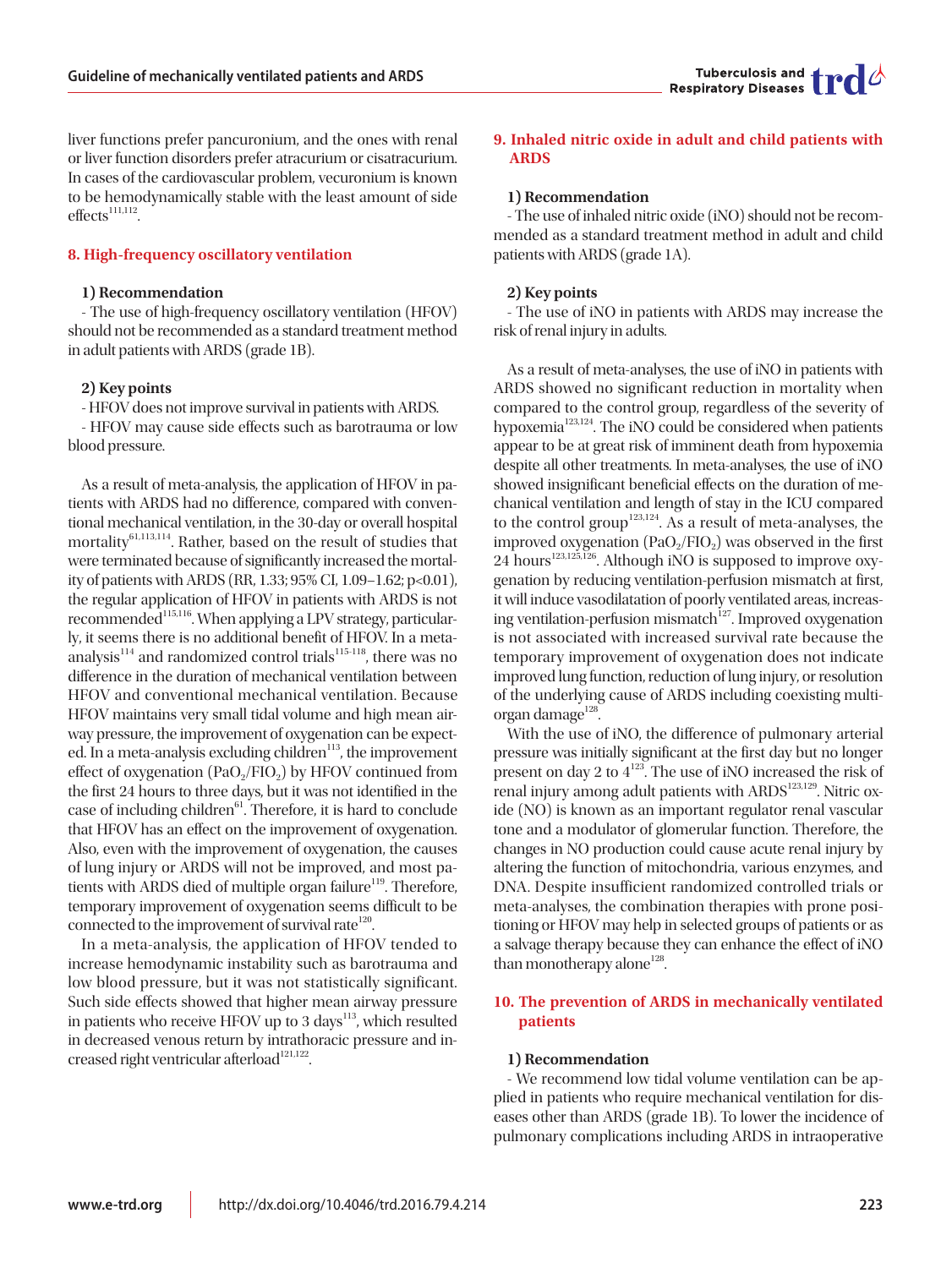patients, LPV strategy may be applied during the operation (grade 2B).

In mechanically ventilated patients without ARDS, the application of low tidal volume can decrease the incidence of  $ARDS<sup>130</sup>$ . In the only randomized control study, the occurrence of ARDS increased in the patient group with a tidal volume of 10 mL/kg rather than the group with tidal volume of 6 mL/kg (predicted body weight) among ICU patients requiring mechanical ventilation for 72 hours or more (RR, 5.1; 95% CI, 1.2–22.6;  $p=0.01$ <sup>130</sup>. Moreover, the patient group with high tidal volume had an increased incidence of ARDS, and this study was terminated earlier. The studies on the prevention of ARDS are mostly observational cohort studies<sup>131-135</sup>, and metaanalysis is difficult to be conducted because of heterogeneity between studies. According to a systematic review conducted recently, however, in one randomized control study and most observational studies, the relationship between high tidal volume and the occurrence of ARDS<sup>136</sup> was suggested. However, several observational studies showed that fluid imbalance<sup>135,137</sup> and transfusion<sup>131,134,135,137-139</sup> may also contribute to the occurrence of ARDS.

In patients requiring endotracheal intubation for general anesthesia and mechanical ventilation during surgery, the application of low tidal volume can lower postoperative pulmonary complications $140,141$ . The studies on mechanical ventilation during operation are limited in number, and the studies conducted so far are the results of observational studies $142,143$ which dealt with the change in inflammatory cytokines considered to mediate the occurrence of ARDS rather than directly identifying the  $ARDS<sup>144-146</sup>$ . Both observational cohort studies which were conducted in patients without acute lung injury under non-thoracic surgery $\frac{1}{4}$  and a case-control study conducted in patients under various surgeries including lung surgery<sup>143</sup> did not reveal the relationship between tidal volume and ARDS. However, the difference of tidal volume between patient groups might not be wide enough to make an ARDS. The tidal volume as the use of high tidal volume may be reduced because those studies were conducted after the study that the use of low tidal volume brought the reduction of mortality in ARDS. Also, there is an opinion that the use of PEEP was not generalized in the group applied by low tidal volume, so the occurrence of atelectasis could not be prevented $142,147$ . However, in a recent study<sup>148</sup>, the application of high PEEP increased the occurrence of hypotension during surgery, compared to low PEEP. Therefore, it is important to apply appropriate PEEP during surgery, but it is difficult to suggest its accurate levels. In the observational cohort study conducted in 1,091 patients who received a pneumonectomy within a 10-year period, the reduction of the occurrence of ARDS was found when a LPV strategy was performed during one-lung ventilation (adjusted OR, 0.34; 95% CI, 0.23–0.75; p=0.0002)<sup>141</sup>. There was a randomized control study conducted in patients

who received a pneumonectomy, which showed both  $PaO<sub>2</sub>/$ FiO<sub>2</sub> <300 mm Hg or the occurrence of new lung lesions were decreased in the group of lung protective strategy whereas the occurrence of ARDS did not show a statistical difference because of its small number<sup>149</sup>. A recent randomized control study<sup>140</sup> conducted in patients who received abdominal surgery showed a similar result; the LPV strategy including low tidal volume and moderate PEEP lowered the occurrence of respiratory complications for 7 days after the abdominal operation, compared to non-lung protective strategy (adjusted RR, 0.49; 95% CI, 0.32–0.74; p<0.001). However, both the groups had very small number of occurrence of ARDS, and there was no statistical significance between the two groups (adjusted RR, 0.21; 95% CI, 0.02–1.71; p=0.14). In this study, the fact that pneumonia and sepsis occurrence, and the main risk factors for ARDS, were decreased in the LPV strategy group suggests the possibility that the use of LPV strategy during the operation under general anesthesia can reduce the occurrence of ARDS.

# **11. Sedation, analgesia, and delirium in mechanically ventilated patients**

# **1) Recommendation**

- We recommend light sedation should be conducted in critically ill patients who receive mechanical ventilation including ARDS (grade 1B).

# **2) Key points**

- We suggest pain should regularly be evaluated in critically ill patients who receive mechanical ventilation in ICU.

- It is required to have a proper prevention for the occurrence of delirium caused by the absence of appropriate analgesia and sedation or other physical diseases.

Light sedation should be conducted in the mechanically ventilated patients including ARDS (1B). It is known that waking patients up every day or using light sedation will have clinically better results<sup>150,151</sup>. As a method to evaluate sedation, it is recommended to use Richmond Agitation-Sedation Scale  $(RASS)$  or Sedation-Agitation Scale  $(SAS)$ <sup>152,153</sup>. A variety of sedatives has been used to induce adequate sedation in patients. Recently, because using non-benzodiazepine sedatives (propofol and dexmedetomidine) is known to cause better clinical outcomes than using benzodiazepines (midazolam and diazepam) in mechanically ventilated patients including ARDS, it is recommended to conduct sedation with nonbenzodiazepine drugs  $(2B)^{154}$ .

It is recommended to evaluate the pain during ICU admission regularly for mechanically ventilated patients including ARDS<sup>155</sup>. Those who can communicate without endotracheal intubation can directly describe their pain by conducting visual analog scale or numeric rating scale, etc. However,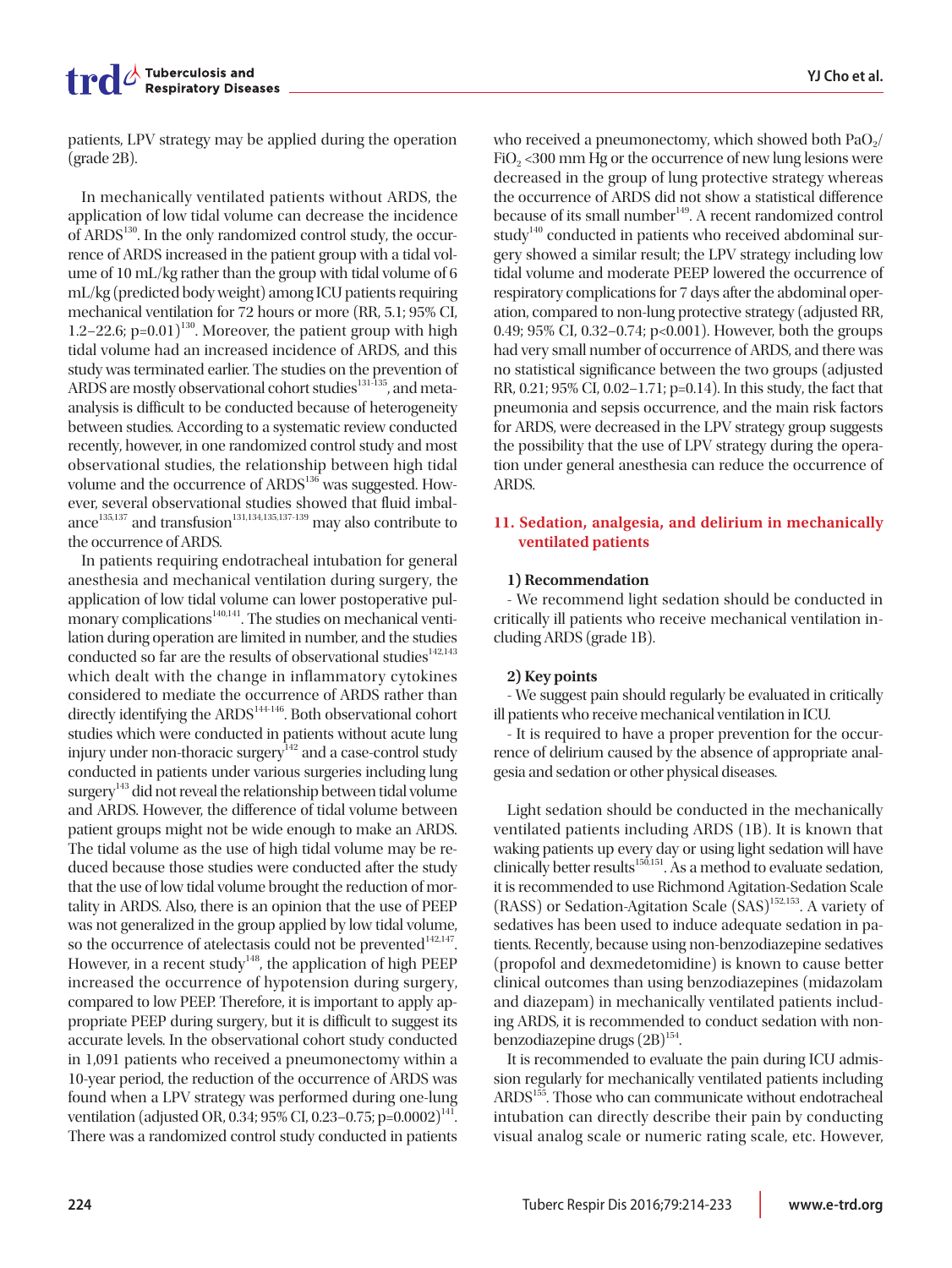

patients who cannot directly express their pain because of endotracheal intubation or unconsciousness should evaluate the pain through behavioral pain scale<sup>156</sup>. It is recommended to use the intravenous infusion of narcotic analgesics as the primary treatment for pain control in ICU<sup>157</sup>. Fentanyl, hydromorphone, morphine, remifentanil, and methadone can be used as narcotic analgesics, and they should be applied to each patient individually according to pharmacokinetic and pharmacodynamic properties of each drug. Currently, methadone is not available in South Korea. The use of meperidine should be avoided because of risks including neurologic toxicity<sup>158</sup>. Non-narcotic analgesics (IV acetaminophen, a cyclooxygenase inhibitor, and ketamine) can be administered concomitantly to reduce side effects by narcotic analgesics. For neuropathic pain, the drugs including gabapentin or carbamazepine should be orally administered in combination with narcotic analgesics. In addition to IV analgesics administration, thoracic epidural analgesia is also effective for rib fracture or abdominal aortic aneurysm surgery $154$ .

Since the pathophysiology and definitive treatment of delirium are not evaluated enough, further studies are still needed. According to the studies published so far, however, risk factors that may cause the occurrence of delirium include the seriousness of disease at ICU admission, history of alcohol use, and excessive physical binding in  $ICU<sup>159</sup>$ . Delirium is closely related to increase of various complications such as increased length of stay in ICU or hospital admission, and increased mortality as well as deterioration of cognitive functions<sup>159,160</sup>. Therefore, it is recommended to evaluate the occurrence of delirium regularly. Confusion Assessment Methods for the ICU (CAM-ICU) or Intensive Care Delirium Screening Checklist (ICDSC) can be the most reliable evaluation methods to evaluate delirium in ICU<sup>161,162</sup>. In delirium, prevention rather than treatment is more important. For the non-pharmacological method, early rehabilitation treatment such as early ambulation is recommended<sup>163</sup>. If delirium occurs, conservative treatment should be conducted, and excessive use of sedative should be avoided. There is no clear evidence on atypical antipsychotics such as haloperidol. The prevention and treatment of sedation, analgesia, and delirium in ICU cannot make individually, but should be connected each other. Also, to give adequate analgesics and sedatives to all mechanically ventilated patients including ARDS, a variety of multidisciplinary approaches and studies are required.

# **12. Early tracheostomy in mechanically ventilated patients**

#### **1) Recommendation**

- We suggest early tracheostomy in patients who receive mechanical ventilation can be performed only in limited cases (grade 2A).

#### **2) Key points**

- Early tracheostomy may decrease the hospital length of stay in limited patients and the use of sedative drugs.

- Early tracheostomy may not lower ICU mortality and the incidence of ventilator-associated pneumonia (VAP), or shorten the duration of mechanical ventilation.

The definition of early tracheostomy varies among studies. Generally, the operation conducted before 7–10 days from intra-tracheal intubation can be defined as "early tracheostomy." Otherwise, "late" or "delayed" tracheostomy means that the operation was performed after 10 days of intubation. Three randomized control studies<sup>164-166</sup>, two meta-analyses<sup>167,168</sup>, and one review article<sup>169</sup> were examined. According to the results of recently published large-scale randomized control studies, all studies by Terragni et al.<sup>164</sup>, Trouillet et al.<sup>165</sup>, and Young et al.166 which were large-scale randomized control studies, did not show a mortality reduction in the early tracheostomy group. Meta-analyses studies by Wang et al.<sup>167</sup> and Huang et al.<sup>168</sup> did not also show an effect on short- and long-term mortality. The randomized control study by Terragni et al.<sup>164</sup>, revealed the number of ventilator-free days was significantly greater in the early tracheostomy group (11 days vs. 6 days, p=0.02), but the other randomized control studies and metaanalyses could not prove the statistical significance. All three randomized control studies and two meta-analyses<sup>164-168</sup> showed that early tracheostomy did not shorten ICU length of stay and hospital length of stay. Only Terragni et al.<sup>164</sup> showed that the number of ICU discharges was significantly higher in the early tracheostomy group (48% vs. 39%, p=0.03), but the duration of hospital stay was not different. However, the patients with a chronic pulmonary disorder or respiratory tract infection were all excluded in that study, and those were only a small proportion of mechanically ventilated patients. Thus, interpretation of the result requires special caution in clinical practice.

In the study by Terragni et al. $164$ , the early tracheostomy group showed a lower incidence of VAP, but the study could not prove the statistical significance (14% vs. 21%, p=0.07). In meta-analyses, early tracheostomy had no effect on the reduction VAP incidence. In the study by Trouillet et al.<sup>165</sup>, reported early tracheostomy was associated with less need for intravenous sedation; the use of midazolam (mean difference, –0.31 mg/kg/day; 95% CI, –0.53 to –0.09 mg/kg/day), propofol (mean difference, –2.87 mg/kg/day; 95% CI, –4.76 to –0.98 mg/kg/ day), and sufentanil (mean difference, –0.48 µg/kg/day; 95% CI,  $-0.77$  to  $-0.19$  µg/kg/day). Young et al.<sup>166</sup> proved days demanding any sedative was significantly lower in the 30-day survivor subgroup analysis (5 days vs. 8 days; median difference, 2.4; 95% CI, 1.6–3.6 days; p<0.001).

In the recent meta-analyses and large-scale randomized control studies, early tracheostomy could not lower the mortality and incidence of VAP. Also, early tracheostomy did not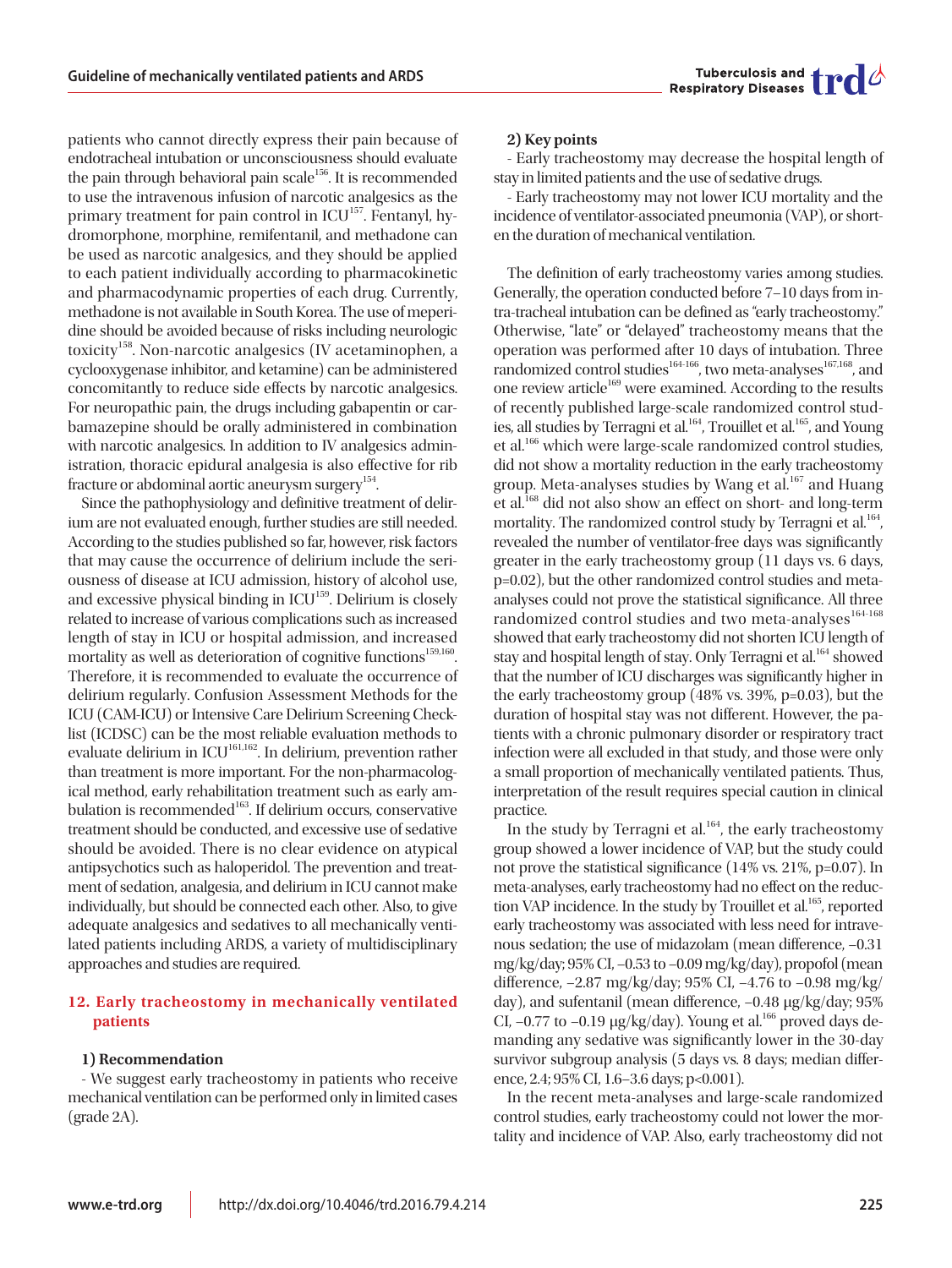significantly affect the duration of ICU stay and hospital stay. However, because these studies have a limitation on the subjects, and the results cannot be uniformly applied to all critical patients. Generally, tracheostomy should be considered in the following cases: (1) patients at risk of airway obstruction, (2) patients with recurrent weaning failure, (3) patients who need airway hygiene or toileting due to a bed-ridden or prolonged unconscious status. Thus, the optimal time for performing a tracheostomy should be determined after considering the clinical situation of patients, preference of patients, bronchial secretions, causes of respiratory failure, benefits or disadvantages of tracheostomy, and others. The basis for performing an early tracheostomy in patients who receive mechanical ventilation has not yet been established.

# **Conclusion**

The research network initiated by the National Institutes of Health in the United States was recently dispersed while left decades of therapeutic trials for ARDS. Nevertheless, most of their results were negative, recent positive clinical trials of neuromuscular blockage and prone positioning suggested hopeful directions to make an advance in this uncontrollable clinical syndrome, in addition to the traditional lung protective strategy including low tidal volume ventilation, high PEEP, or recruitment maneuver. Moreover, ECMO, a revisited technique described more than decades ago, might be a still optional choice, however, systemic steroids and iNO would be less or no effective treatment based on up-to-date evidence. Besides ARDS, low tidal volume ventilation and light sedation should be considered in most of the patients who receive mechanical ventilation in the ICU and early tracheostomy could also be attempted in limited patients. Undoubtedly, over the next decade, ambitious research like the "ECMO to rescue Lung injury in severe ARDS (EOLIA)" trial would be conducted, and their results will contribute to revising this brand-new clinical practice guideline for mechanically ventilated patients with or without ARDS.

# **Summary of Recommendations**

1. We recommend low tidal volume ventilation can be applied to patients with ARDS to reduce mortality (grade 1A).

The tidal volume should be maintained less than 6 mL/kg of predicted body weight in patients with ARDS.

The plateau pressure should be maintained less than 30 cmH<sub>2</sub>O in patients with ARDS.

2. We suggest high PEEP can be applied to patients with ARDS, who have PaO<sub>2</sub>/FIO<sub>2</sub>  $\leq$ 200 mm Hg to reduce mortality (grade 2B).

The application of high PEEP does not increase the risk of

barotrauma.

If high PEEP is applied,  $PaO<sub>2</sub>/FIO<sub>2</sub>$  at day 1 and three can be improved compared to the application of low PEEP group.

3. We recommend prone position can be applied to patients with moderate or above ARDS to reduce mortality if it is not contraindicated (grade 1B).

Prone position should be applied when there is no improvement of oxygenation at early stage of mechanical ventilation.

Prone position is recommended at least for 10 hours.

Lung protective strategy should also be applied during prone positioning.

4. We suggest ECMO as a rescue therapy in patients with ARDS without improvement of hypoxia by lung protective strategy (grade 2C).

5. We suggest recruitment maneuver can be applied to patients with ARDS to reduce mortality (grade 2B).

Recruitment maneuver has an effect on improving hypoxia, without increasing the risk of barotrauma.

6. The use of systemic steroids cannot reduce mortality in patients with ARDS (grade 2B).

In the case of a low dose of systemic steroid is used in the early stage, it may improve hypoxemia and reduce the period of mechanical ventilation, the length of ICU stay, and mortality.

7. We suggest neuromuscular blockade for 48 hours after starting mechanical ventilation in patients with ARDS (grade 2B).

The use of neuromuscular blockage in patients with ARDS has an effect on improvement of hypoxemia for first 48 hours.

The use of neuromuscular blockage can reduce barotrauma such as pneumothorax in patients with ARDS.

8. The use of HFOV should not be recommended as a standard treatment method in adult patients with ARDS (grade 1B).

HFOV does not improve survival in patients with ARDS.

HFOV may cause side effects such as barotrauma or low blood pressure.

9. The use of iNO should not be recommended as a standard treatment method in adult and child patients with ARDS (grade 1A).

The use of iNO in patients with ARDS may increase the risk of renal injury in adults.

10. We recommend low tidal volume ventilation can be applied in patients who require mechanical ventilation for diseases other than ARDS (grade 1B). To lower the incidence of pulmonary complications including ARDS in intraoperative patients, lung protective ventilation strategy may be applied during the operation (grade 2B).

11. We recommend light sedation should be conducted in critically ill patients who receive mechanical ventilation including ARDS (grade 1B).

We suggest pain should regularly be evaluated in critically ill patients who receive mechanical ventilation in ICU.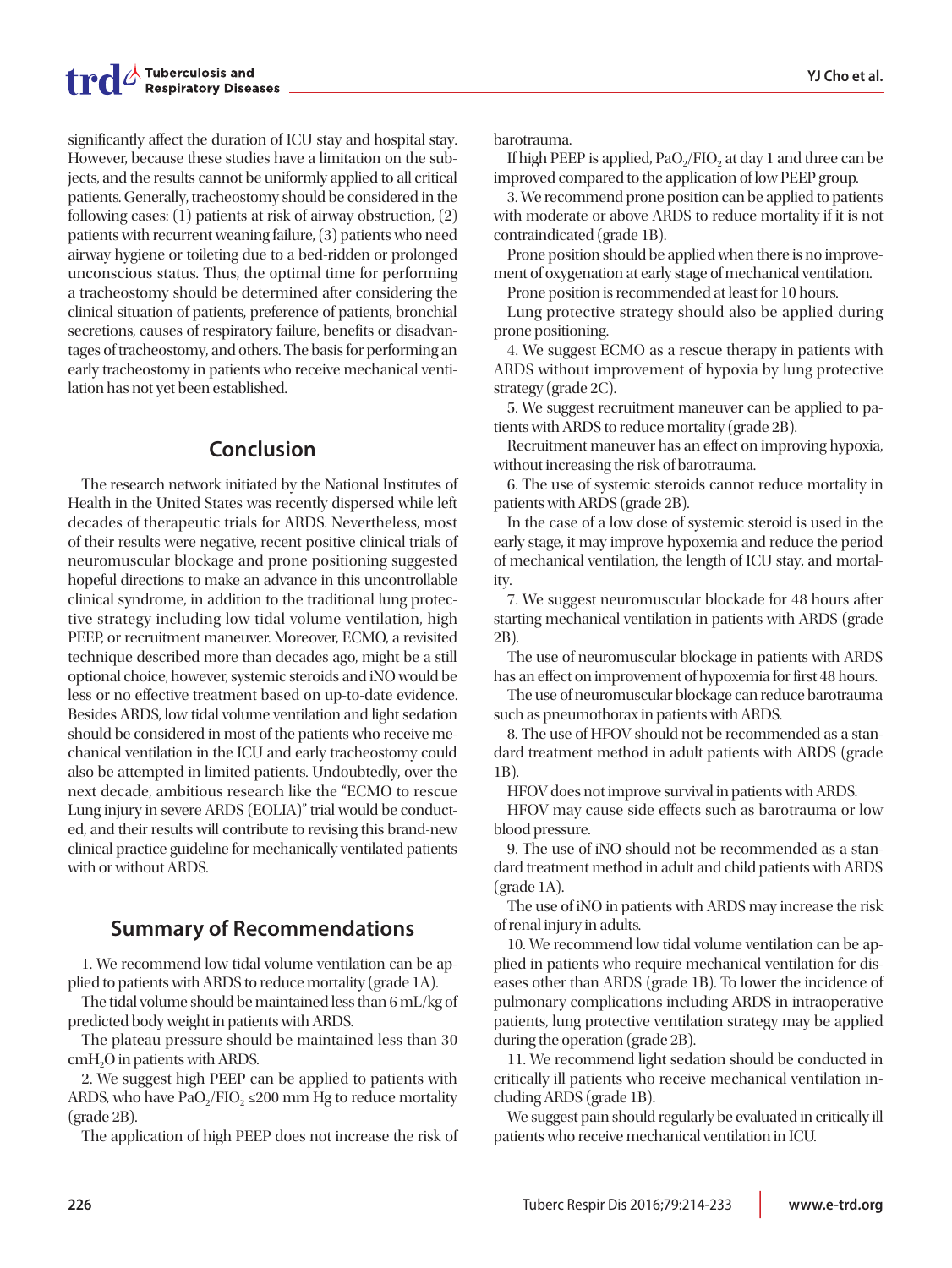It is required to have a proper prevention for the occurrence of delirium caused by the absence of appropriate analgesia and sedation or other physical diseases.

12. We suggest early tracheostomy in patients who receive mechanical ventilation can be performed only in limited cases (grade 2A).

Early tracheostomy may decrease the hospital length of stay in limited patients.

Early tracheostomy may decrease the use of sedative drugs. Early tracheostomy may not lower ICU mortality and the incidence of ventilator-associated pneumonia, or shorten the duration of mechanical ventilation.

# **Conflicts of Interest**

No potential conflict of interest relevant to this article was reported.

# **Acknowledgements**

We are appreciated of Seok Chan Kim, Sung-Won Na, Jong-Seo Yoon, Sang-Min Lee, Sang Hyun Lim, Sang-Bum Hong (from the Korean Society of Critical Care Medicine), Jae Yeol Kim, Moo Suk Park, Jang Won Sohn, Ki Man Lee, Heung-Bum Lee, Jae Wha Cho (from the Korean Academy of Tuberculosis and Respiratory Diseases) for devoted external review and thanks to Kyung Hwa Seo for supporting statistical analyses.

# **References**

- 1. Ashbaugh DG, Bigelow DB, Petty TL, Levine BE. Acute respiratory distress in adults. Lancet 1967;2:319-23.
- 2. Ware LB, Matthay MA. The acute respiratory distress syndrome. N Engl J Med 2000;342:1334-49.
- 3. ARDS Definition Task Force, Ranieri VM, Rubenfeld GD, Thompson BT, Ferguson ND, Caldwell E, et al. Acute respiratory distress syndrome: the Berlin Definition. JAMA 2012;307:2526-33.
- 4. Bernard GR, Artigas A, Brigham KL, Carlet J, Falke K, Hudson L, et al. Report of the American-European Consensus conference on acute respiratory distress syndrome: definitions, mechanisms, relevant outcomes, and clinical trial coordination. Consensus Committee. J Crit Care 1994;9:72-81.
- 5. Rubenfeld GD, Caldwell E, Peabody E, Weaver J, Martin DP, Neff M, et al. Incidence and outcomes of acute lung injury. N Engl J Med 2005;353:1685-93.
- 6. Kim JH, Hong SK, Kim KC, Lee MG, Lee KM, Jung SS, et al. Influence of full-time intensivist and the nurse-to-patient ratio on the implementation of severe sepsis bundles in Korean intensive care units. J Crit Care 2012;27:414.
- 7. Balshem H, Helfand M, Schunemann HJ, Oxman AD, Kunz R, Brozek J, et al. GRADE guidelines: 3. Rating the quality of evidence. J Clin Epidemiol 2011;64:401-6.
- 8. Guyatt G, Gutterman D, Baumann MH, Addrizzo-Harris D, Hylek EM, Phillips B, et al. Grading strength of recommendations and quality of evidence in clinical guidelines: report from an American College of Chest Physicians Task Force. Chest 2006;129:174-81.
- 9. Andrews J, Guyatt G, Oxman AD, Alderson P, Dahm P, Falck-Ytter Y, et al. GRADE guidelines: 14. Going from evidence to recommendations: the significance and presentation of recommendations. J Clin Epidemiol 2013;66:719-25.
- 10. Andrews JC, Schunemann HJ, Oxman AD, Pottie K, Meerpohl JJ, Coello PA, et al. GRADE guidelines: 15. Going from evidence to recommendation-determinants of a recommendation's direction and strength. J Clin Epidemiol 2013;66:726-35.
- 11. Jones J, Hunter D. Consensus methods for medical and health services research. BMJ 1995;311:376-80.
- 12. Montgomery AB, Stager MA, Carrico CJ, Hudson LD. Causes of mortality in patients with the adult respiratory distress syndrome. Am Rev Respir Dis 1985;132:485-9.
- 13. Bartlett RH, Morris AH, Fairley HB, Hirsch R, O'Connor N, Pontoppidan H. A prospective study of acute hypoxic respiratory failure. Chest 1986;89:684-9.
- 14. Slutsky AS. Lung injury caused by mechanical ventilation. Chest 1999;116(1 Suppl):9S-15S.
- 15. Slutsky AS, Tremblay LN. Multiple system organ failure. Is mechanical ventilation a contributing factor? Am J Respir Crit Care Med 1998;157(6 Pt 1):1721-5.
- 16. Tremblay LN, Slutsky AS. Ventilator-induced injury: from barotrauma to biotrauma. Proc Assoc Am Physicians 1998; 110:482-8.
- 17. International consensus conferences in intensive care medicine: ventilator-associated lung injury in ARDS. This official conference report was cosponsored by the American Thoracic Society, The European Society of Intensive Care Medicine, and The Societe de Reanimation de Langue Francaise, and was approved by the ATS Board of Directors, July 1999. Am J Respir Crit Care Med 1999;160:2118-24.
- 18. Imai Y, Slutsky AS. High-frequency oscillatory ventilation and ventilator-induced lung injury. Crit Care Med 2005;33(3 Suppl):S129-34.
- 19. Malhotra A. Low-tidal-volume ventilation in the acute respiratory distress syndrome. N Engl J Med 2007;357:1113-20.
- 20. Amato MB, Barbas CS, Medeiros DM, Magaldi RB, Schettino GP, Lorenzi-Filho G, et al. Effect of a protective-ventilation strategy on mortality in the acute respiratory distress syndrome. N Engl J Med 1998;338:347-54.
- 21. Brochard L, Roudot-Thoraval F, Roupie E, Delclaux C, Chastre J, Fernandez-Mondejar E, et al. Tidal volume reduction for prevention of ventilator-induced lung injury in acute respiratory distress syndrome. The Multicenter Trail Group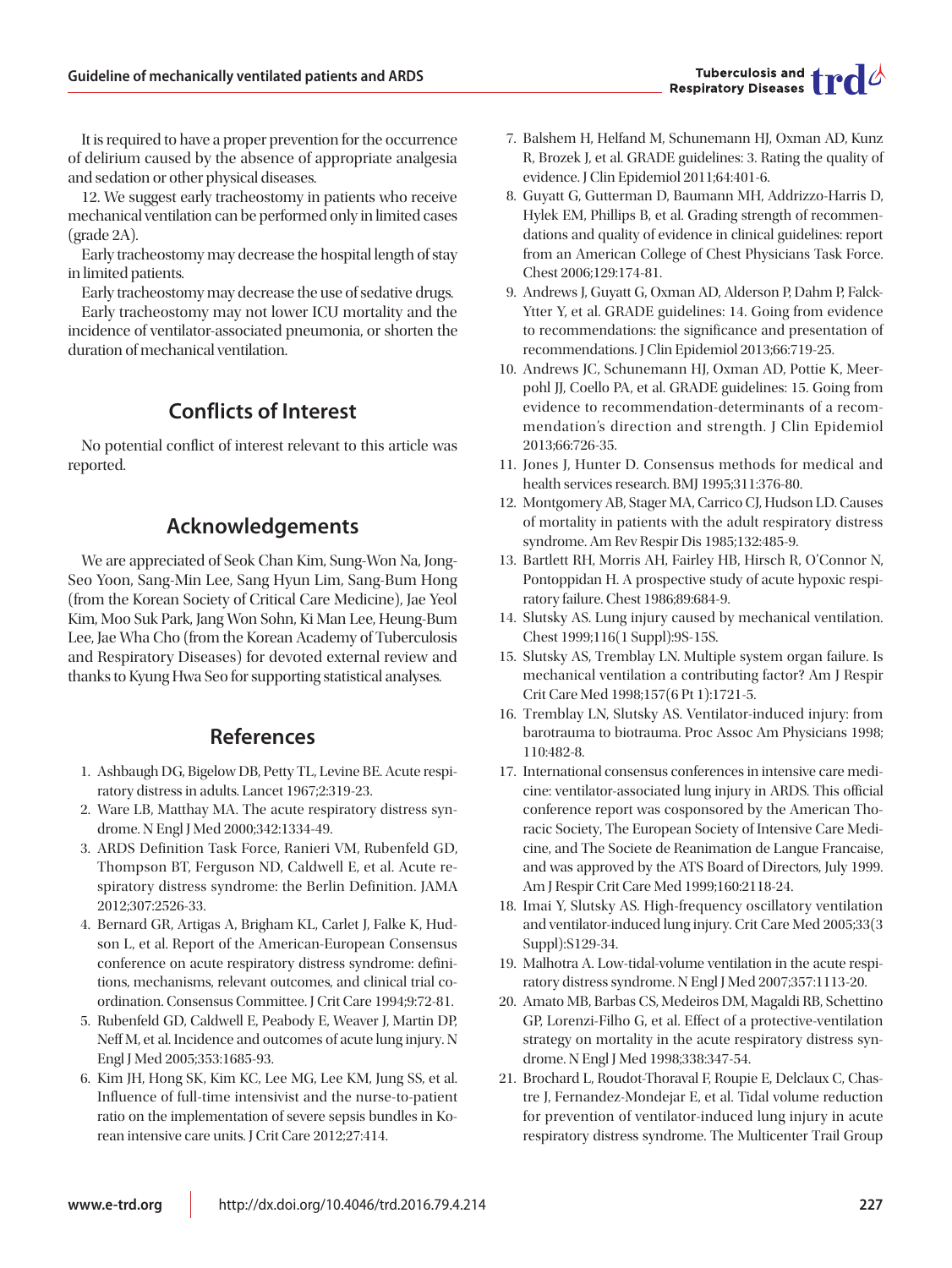on Tidal Volume reduction in ARDS. Am J Respir Crit Care Med 1998;158:1831-8.

- 22. Brower RG, Shanholtz CB, Fessler HE, Shade DM, White P Jr, Wiener CM, et al. Prospective, randomized, controlled clinical trial comparing traditional versus reduced tidal volume ventilation in acute respiratory distress syndrome patients. Crit Care Med 1999;27:1492-8.
- 23. Stewart TE, Meade MO, Cook DJ, Granton JT, Hodder RV, Lapinsky SE, et al. Evaluation of a ventilation strategy to prevent barotrauma in patients at high risk for acute respiratory distress syndrome. Pressure- and Volume-Limited Ventilation Strategy Group. N Engl J Med 1998;338:355-61.
- 24. Kairalla RA, Franca SA. Mechanical ventilation in acute respiratory distress syndrome: impact of the use of low frequency ventilation. Rev Assoc Med Bras (1992) 2000;46:297.
- 25. Petrucci N, De Feo C. Lung protective ventilation strategy for the acute respiratory distress syndrome. Cochrane Database Syst Rev 2013;(2):CD003844.
- 26. Petrucci N, Iacovelli W. Lung protective ventilation strategy for the acute respiratory distress syndrome. Cochrane Database Syst Rev 2007;(3):CD003844.
- 27. Dellinger RP, Levy MM, Rhodes A, Annane D, Gerlach H, Opal SM, et al. Surviving sepsis campaign: international guidelines for management of severe sepsis and septic shock: 2012. Crit Care Med 2013;41:580-637.
- 28. Villar J. The use of positive end-expiratory pressure in the management of the acute respiratory distress syndrome. Minerva Anestesiol 2005;71:265-72.
- 29. Brower RG, Lanken PN, MacIntyre N, Matthay MA, Morris A, Ancukiewicz M, et al. Higher versus lower positive endexpiratory pressures in patients with the acute respiratory distress syndrome. N Engl J Med 2004;351:327-36.
- 30. Mercat A, Richard JC, Vielle B, Jaber S, Osman D, Diehl JL, et al. Positive end-expiratory pressure setting in adults with acute lung injury and acute respiratory distress syndrome: a randomized controlled trial. JAMA 2008;299:646-55.
- 31. Coffey RL, Albert RK, Robertson HT. Mechanisms of physiological dead space response to PEEP after acute oleic acid lung injury. J Appl Physiol Respir Environ Exerc Physiol 1983;55:1550-7.
- 32. Dorinsky PM, Whitcomb ME. The effect of PEEP on cardiac output. Chest 1983;84:210-6.
- 33. Eisner MD, Thompson BT, Schoenfeld D, Anzueto A, Matthay MA; Acute Respiratory Distress Syndrome Network. Airway pressures and early barotrauma in patients with acute lung injury and acute respiratory distress syndrome. Am J Respir Crit Care Med 2002;165:978-82.
- 34. Villar J, Kacmarek RM, Perez-Mendez L, Aguirre-Jaime A. A high positive end-expiratory pressure, low tidal volume ventilatory strategy improves outcome in persistent acute respiratory distress syndrome: a randomized, controlled trial. Crit Care Med 2006;34:1311-8.
- 35. Huh JW, Jung H, Choi HS, Hong SB, Lim CM, Koh Y. Efficacy

of positive end-expiratory pressure titration after the alveolar recruitment manoeuvre in patients with acute respiratory distress syndrome. Crit Care 2009;13:R22.

- 36. Meade MO, Cook DJ, Guyatt GH, Slutsky AS, Arabi YM, Cooper DJ, et al. Ventilation strategy using low tidal volumes, recruitment maneuvers, and high positive end-expiratory pressure for acute lung injury and acute respiratory distress syndrome: a randomized controlled trial. JAMA 2008;299:637-45.
- 37. Talmor D, Sarge T, Malhotra A, O'Donnell CR, Ritz R, Lisbon A, et al. Mechanical ventilation guided by esophageal pressure in acute lung injury. N Engl J Med 2008;359:2095-104.
- 38. Goligher EC, Kavanagh BP, Rubenfeld GD, Adhikari NK, Pinto R, Fan E, et al. Oxygenation response to positive endexpiratory pressure predicts mortality in acute respiratory distress syndrome. A secondary analysis of the LOVS and ExPress trials. Am J Respir Crit Care Med 2014;190:70-6.
- 39. Caironi P, Cressoni M, Chiumello D, Ranieri M, Quintel M, Russo SG, et al. Lung opening and closing during ventilation of acute respiratory distress syndrome. Am J Respir Crit Care Med 2010;181:578-86.
- 40. Slutsky AS, Hudson LD. PEEP or no PEEP: lung recruitment may be the solution. N Engl J Med 2006;354:1839-41.
- 41. Gattinoni L, Taccone P, Carlesso E, Marini JJ. Prone position in acute respiratory distress syndrome: rationale, indications, and limits. Am J Respir Crit Care Med 2013;188:1286- 93.
- 42. Guerin C, Baboi L, Richard JC. Mechanisms of the effects of prone positioning in acute respiratory distress syndrome. Intensive Care Med 2014;40:1634-42.
- 43. Pelosi P, Brazzi L, Gattinoni L. Prone position in acute respiratory distress syndrome. Eur Respir J 2002;20:1017-28.
- 44. Bryan AC. Conference on the scientific basis of respiratory therapy: pulmonary physiotherapy in the pediatric age group. Comments of a devil's advocate. Am Rev Respir Dis 1974;110(6 Pt 2):143-4.
- 45. Gattinoni L, Tognoni G, Pesenti A, Taccone P, Mascheroni D, Labarta V, et al. Effect of prone positioning on the survival of patients with acute respiratory failure. N Engl J Med 2001;345:568-73.
- 46. Alsaghir AH, Martin CM. Effect of prone positioning in patients with acute respiratory distress syndrome: a metaanalysis. Crit Care Med 2008;36:603-9.
- 47. Kopterides P, Siempos, II, Armaganidis A. Prone positioning in hypoxemic respiratory failure: meta-analysis of randomized controlled trials. J Crit Care 2009;24:89-100.
- 48. Sud S, Friedrich JO, Taccone P, Polli F, Adhikari NK, Latini R, et al. Prone ventilation reduces mortality in patients with acute respiratory failure and severe hypoxemia: systematic review and meta-analysis. Intensive Care Med 2010;36:585- 99.
- 49. Guerin C, Reignier J, Richard JC, Beuret P, Gacouin A, Boulain T, et al. Prone positioning in severe acute respiratory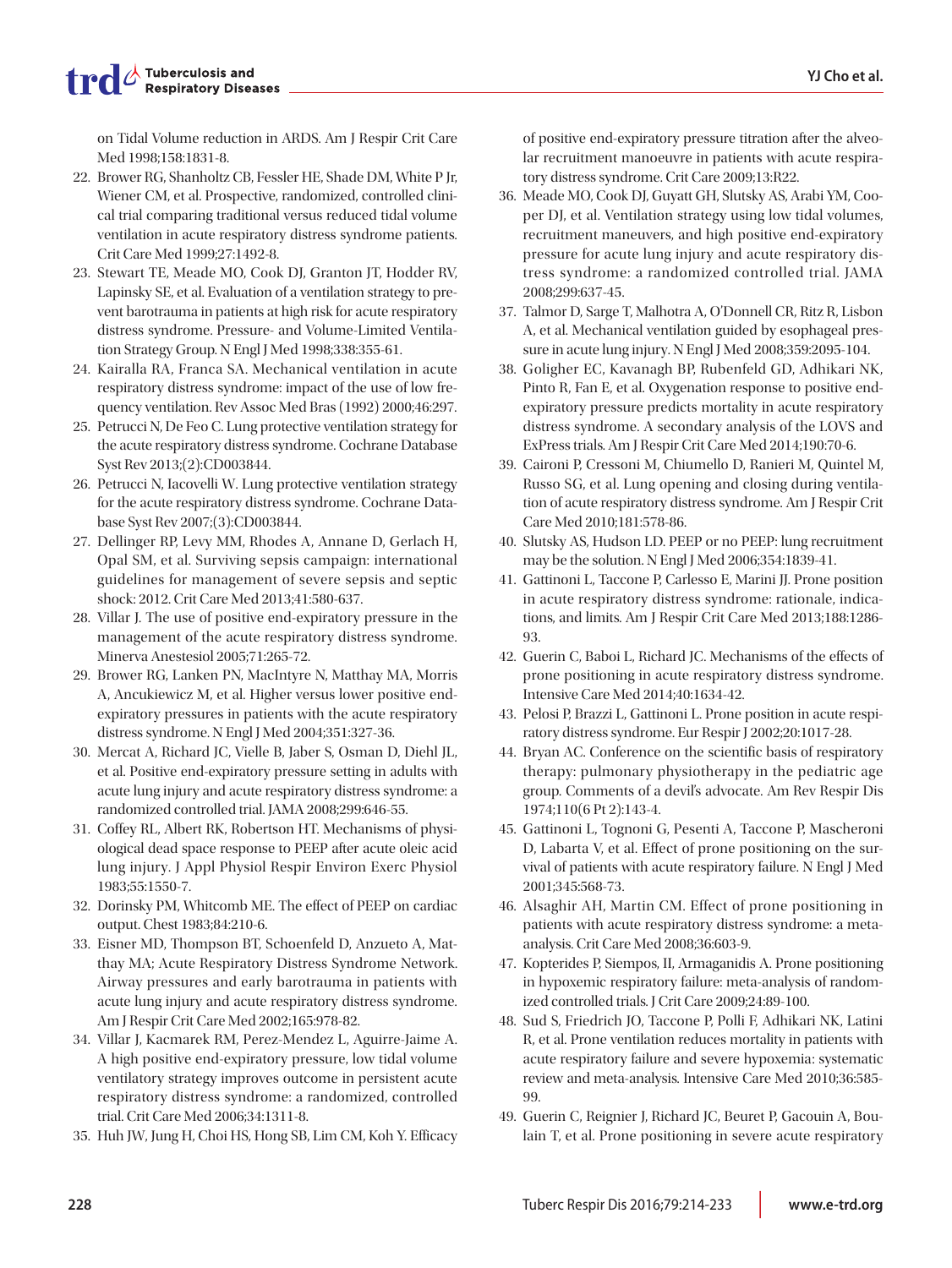

distress syndrome. N Engl J Med 2013;368:2159-68.

- 50. Lee JM, Bae W, Lee YJ, Cho YJ. The efficacy and safety of prone positional ventilation in acute respiratory distress syndrome: updated study-level meta-analysis of 11 randomized controlled trials. Crit Care Med 2014;42:1252-62.
- 51. Hu SL, He HL, Pan C, Liu AR, Liu SQ, Liu L, et al. The effect of prone positioning on mortality in patients with acute respiratory distress syndrome: a meta-analysis of randomized controlled trials. Crit Care 2014;18:R109.
- 52. Sud S, Friedrich JO, Adhikari NK, Taccone P, Mancebo J, Polli F, et al. Effect of prone positioning during mechanical ventilation on mortality among patients with acute respiratory distress syndrome: a systematic review and meta-analysis. CMAJ 2014;186:E381-90.
- 53. Taccone P, Pesenti A, Latini R, Polli F, Vagginelli F, Mietto C, et al. Prone positioning in patients with moderate and severe acute respiratory distress syndrome: a randomized controlled trial. JAMA 2009;302:1977-84.
- 54. Mancebo J, Fernandez R, Blanch L, Rialp G, Gordo F, Ferrer M, et al. A multicenter trial of prolonged prone ventilation in severe acute respiratory distress syndrome. Am J Respir Crit Care Med 2006;173:1233-9.
- 55. Fernandez R, Trenchs X, Klamburg J, Castedo J, Serrano JM, Besso G, et al. Prone positioning in acute respiratory distress syndrome: a multicenter randomized clinical trial. Intensive Care Med 2008;34:1487-91.
- 56. Beitler JR, Shaefi S, Montesi SB, Devlin A, Loring SH, Talmor D, et al. Prone positioning reduces mortality from acute respiratory distress syndrome in the low tidal volume era: a meta-analysis. Intensive Care Med 2014;40:332-41.
- 57. Gattinoni L, Pesenti A. The concept of "baby lung". Intensive Care Med 2005;31:776-84.
- 58. Galiatsou E, Kostanti E, Svarna E, Kitsakos A, Koulouras V, Efremidis SC, et al. Prone position augments recruitment and prevents alveolar overinflation in acute lung injury. Am J Respir Crit Care Med 2006;174:187-97.
- 59. Guerin C, Gaillard S, Lemasson S, Ayzac L, Girard R, Beuret P, et al. Effects of systematic prone positioning in hypoxemic acute respiratory failure: a randomized controlled trial. JAMA 2004;292:2379-87.
- 60. Kimmoun A, Guerci P, Bridey C, Ducrocq N, Vanhuyse F, Levy B. Prone positioning use to hasten veno-venous ECMO weaning in ARDS. Intensive Care Med 2013;39:1877-9.
- 61. Guervilly C, Hraiech S, Gariboldi V, Xeridat F, Dizier S, Toesca R, et al. Prone positioning during veno-venous extracorporeal membrane oxygenation for severe acute respiratory distress syndrome in adults. Minerva Anestesiol 2014;80:307-13.
- 62. Munshi L, Fan E, Del Sorbo L. Prone position during ECMO: a turn of events? Minerva Anestesiol 2014;80:281-3.
- 63. Kipping V, Weber-Carstens S, Lojewski C, Feldmann P, Rydlewski A, Boemke W, et al. Prone position during ECMO is safe and improves oxygenation. Int J Artif Organs

2013;36:821-32.

- 64. Hill JD, O'Brien TG, Murray JJ, Dontigny L, Bramson ML, Osborn JJ, et al. Prolonged extracorporeal oxygenation for acute post-traumatic respiratory failure (shock-lung syndrome). Use of the Bramson membrane lung. N Engl J Med 1972;286:629-34.
- 65. Zapol WM, Snider MT, Hill JD, Fallat RJ, Bartlett RH, Edmunds LH, et al. Extracorporeal membrane oxygenation in severe acute respiratory failure: a randomized prospective study. JAMA 1979;242:2193-6.
- 66. Morris AH, Wallace CJ, Menlove RL, Clemmer TP, Orme JF Jr, Weaver LK, et al. Randomized clinical trial of pressurecontrolled inverse ratio ventilation and extracorporeal CO2 removal for adult respiratory distress syndrome. Am J Respir Crit Care Med 1994;149(2 Pt 1):295-305.
- 67. Noah MA, Peek GJ, Finney SJ, Griffiths MJ, Harrison DA, Grieve R, et al. Referral to an extracorporeal membrane oxygenation center and mortality among patients with severe 2009 influenza A(H1N1). JAMA 2011;306:1659-68.
- 68. Pham T, Combes A, Roze H, Chevret S, Mercat A, Roch A, et al. Extracorporeal membrane oxygenation for pandemic influenza A(H1N1)-induced acute respiratory distress syndrome: a cohort study and propensity-matched analysis. Am J Respir Crit Care Med 2013;187:276-85.
- 69. Peek GJ, Mugford M, Tiruvoipati R, Wilson A, Allen E, Thalanany MM, et al. Efficacy and economic assessment of conventional ventilatory support versus extracorporeal membrane oxygenation for severe adult respiratory failure (CESAR): a multicentre randomised controlled trial. Lancet 2009;374:1351-63.
- 70. Ventetuolo CE, Muratore CS. Extracorporeal life support in critically ill adults. Am J Respir Crit Care Med 2014;190:497- 508.
- 71. Zampieri FG, Mendes PV, Ranzani OT, Taniguchi LU, Pontes Azevedo LC, Vieira Costa EL, et al. Extracorporeal membrane oxygenation for severe respiratory failure in adult patients: a systematic review and meta-analysis of current evidence. J Crit Care 2013;28:998-1005.
- 72. Lee JJ, Hwang SM, Ko JH, Kim HS, Hong KS, Choi HH, et al. Efficacy of veno-venous extracorporeal membrane oxygenation in severe acute respiratory failure. Yonsei Med J 2015;56:212-9.
- 73. Brodie D, Bacchetta M. Extracorporeal membrane oxygenation for ARDS in adults. N Engl J Med 2011;365:1905-14.
- 74. Schmidt M, Bailey M, Sheldrake J, Hodgson C, Aubron C, Rycus PT, et al. Predicting survival after extracorporeal membrane oxygenation for severe acute respiratory failure. The Respiratory Extracorporeal Membrane Oxygenation Survival Prediction (RESP) score. Am J Respir Crit Care Med 2014;189:1374-82.
- 75. Pelosi P, Cadringher P, Bottino N, Panigada M, Carrieri F, Riva E, et al. Sigh in acute respiratory distress syndrome. Am J Respir Crit Care Med 1999;159:872-80.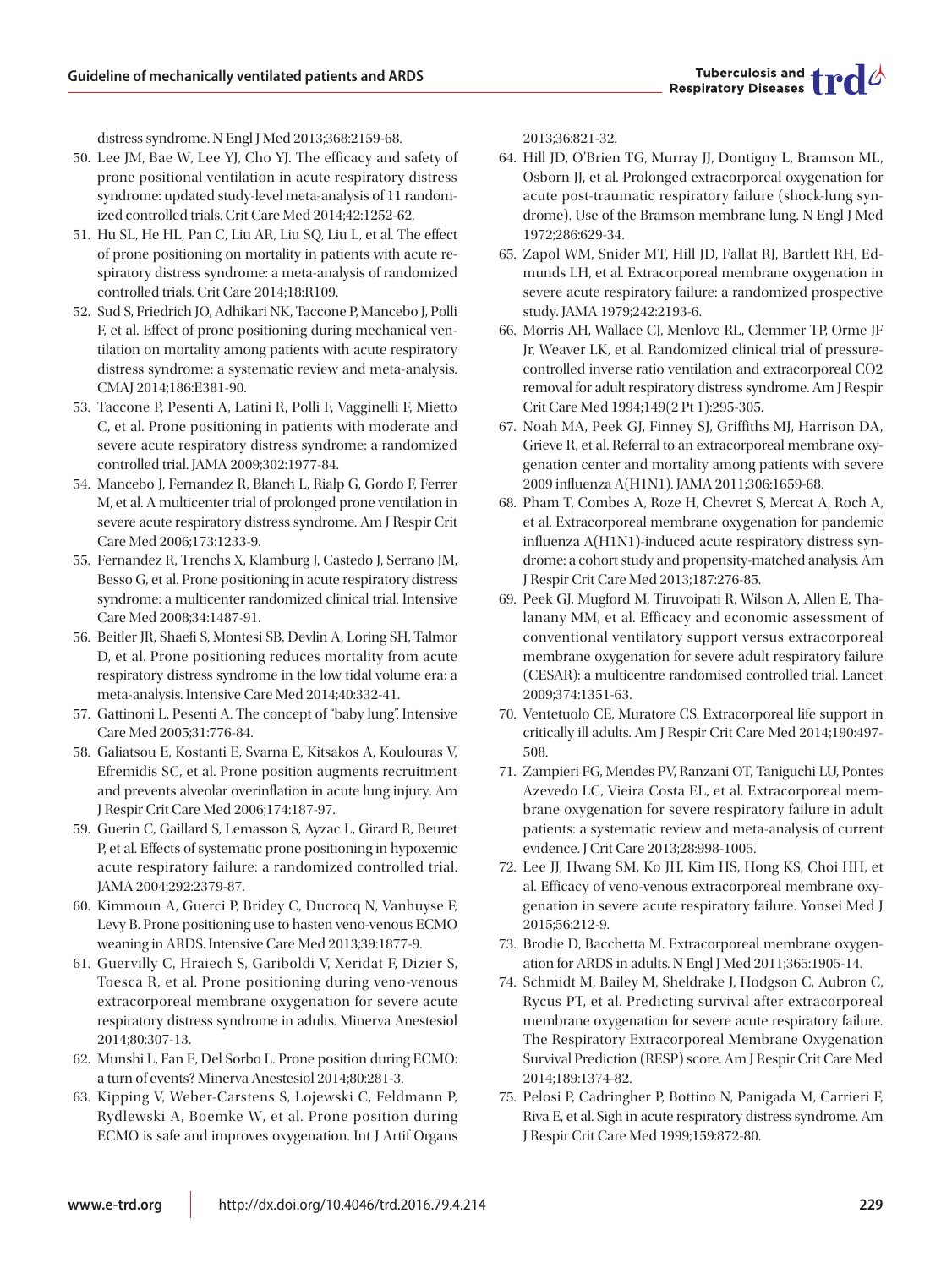- 76. Lim CM, Koh Y, Park W, Chin JY, Shim TS, Lee SD, et al. Mechanistic scheme and effect of "extended sigh" as a recruitment maneuver in patients with acute respiratory distress syndrome: a preliminary study. Crit Care Med 2001;29:1255-60.
- 77. Hodgson C, Keating JL, Holland AE, Davies AR, Smirneos L, Bradley SJ, et al. Recruitment manoeuvres for adults with acute lung injury receiving mechanical ventilation. Cochrane Database Syst Rev 2009;(2):CD006667.
- 78. Fan E, Wilcox ME, Brower RG, Stewart TE, Mehta S, Lapinsky SE, et al. Recruitment maneuvers for acute lung injury: a systematic review. Am J Respir Crit Care Med 2008;178:1156- 63.
- 79. Suzumura EA, Figueiro M, Normilio-Silva K, Laranjeira L, Oliveira C, Buehler AM, et al. Effects of alveolar recruitment maneuvers on clinical outcomes in patients with acute respiratory distress syndrome: a systematic review and metaanalysis. Intensive Care Med 2014;40:1227-40.
- 80. Grasso S, Mascia L, Del Turco M, Malacarne P, Giunta F, Brochard L, et al. Effects of recruiting maneuvers in patients with acute respiratory distress syndrome ventilated with protective ventilatory strategy. Anesthesiology 2002;96:795- 802.
- 81. Foti G, Cereda M, Sparacino ME, De Marchi L, Villa F, Pesenti A. Effects of periodic lung recruitment maneuvers on gas exchange and respiratory mechanics in mechanically ventilated acute respiratory distress syndrome (ARDS) patients. Intensive Care Med 2000;26:501-7.
- 82. Pelosi P, Caironi P, Gattinoni L. Pulmonary and extrapulmonary forms of acute respiratory distress syndrome. Semin Respir Crit Care Med 2001;22:259-68.
- 83. Sibbald WJ, Anderson RR, Reid B, Holliday RL, Driedger AA. Alveolo-capillary permeability in human septic ARDS. Effect of high-dose corticosteroid therapy. Chest 1981;79:133-42.
- 84. Rocco PR, Souza AB, Faffe DS, Passaro CP, Santos FB, Negri EM, et al. Effect of corticosteroid on lung parenchyma remodeling at an early phase of acute lung injury. Am J Respir Crit Care Med 2003;168:677-84.
- 85. Meduri GU, Tolley EA, Chinn A, Stentz F, Postlethwaite A. Procollagen types I and III aminoterminal propeptide levels during acute respiratory distress syndrome and in response to methylprednisolone treatment. Am J Respir Crit Care Med 1998;158(5 Pt 1):1432-41.
- 86. Weigelt JA, Norcross JF, Borman KR, Snyder WH 3rd. Early steroid therapy for respiratory failure. Arch Surg 1985;120: 536-40.
- 87. Bernard GR, Luce JM, Sprung CL, Rinaldo JE, Tate RM, Sibbald WJ, et al. High-dose corticosteroids in patients with the adult respiratory distress syndrome. N Engl J Med 1987;317: 1565-70.
- 88. Bone RC, Fisher CJ Jr, Clemmer TP, Slotman GJ, Metz CA. Early methylprednisolone treatment for septic syndrome and the adult respiratory distress syndrome. Chest

1987;92:1032-6.

- 89. Meduri GU, Headley AS, Golden E, Carson SJ, Umberger RA, Kelso T, et al. Effect of prolonged methylprednisolone therapy in unresolving acute respiratory distress syndrome: a randomized controlled trial. JAMA 1998;280:159-65.
- 90. Steinberg KP, Hudson LD, Goodman RB, Hough CL, Lanken PN, Hyzy R, et al. Efficacy and safety of corticosteroids for persistent acute respiratory distress syndrome. N Engl J Med 2006;354:1671-84.
- 91. Meduri GU, Golden E, Freire AX, Taylor E, Zaman M, Carson SJ, et al. Methylprednisolone infusion in early severe ARDS: results of a randomized controlled trial. Chest 2007;131:954- 63.
- 92. Annane D, Sebille V, Bellissant E; Ger-Inf-05 Study Group. Effect of low doses of corticosteroids in septic shock patients with or without early acute respiratory distress syndrome. Crit Care Med 2006;34:22-30.
- 93. Adhikari N, Burns KE, Meade MO. Pharmacologic treatments for acute respiratory distress syndrome and acute lung injury: systematic review and meta-analysis. Treat Respir Med 2004;3:307-28.
- 94. Agarwal R, Nath A, Aggarwal AN, Gupta D. Do glucocorticoids decrease mortality in acute respiratory distress syndrome? A meta-analysis. Respirology 2007;12:585-90.
- 95. Peter JV, John P, Graham PL, Moran JL, George IA, Bersten A. Corticosteroids in the prevention and treatment of acute respiratory distress syndrome (ARDS) in adults: meta-analysis. BMJ 2008;336:1006-9.
- 96. Tang BM, Craig JC, Eslick GD, Seppelt I, McLean AS. Use of corticosteroids in acute lung injury and acute respiratory distress syndrome: a systematic review and meta-analysis. Crit Care Med 2009;37:1594-603.
- 97. Lamontagne F, Briel M, Guyatt GH, Cook DJ, Bhatnagar N, Meade M. Corticosteroid therapy for acute lung injury, acute respiratory distress syndrome, and severe pneumonia: a meta-analysis of randomized controlled trials. J Crit Care 2010;25:420-35.
- 98. Ruan SY, Lin HH, Huang CT, Kuo PH, Wu HD, Yu CJ. Exploring the heterogeneity of effects of corticosteroids on acute respiratory distress syndrome: a systematic review and meta-analysis. Crit Care 2014;18:R63.
- 99. Meduri GU, Marik PE, Chrousos GP, Pastores SM, Arlt W, Beishuizen A, et al. Steroid treatment in ARDS: a critical appraisal of the ARDS network trial and the recent literature. Intensive Care Med 2008;34:61-9.
- 100. Confalonieri M, Urbino R, Potena A, Piattella M, Parigi P, Puccio G, et al. Hydrocortisone infusion for severe community-acquired pneumonia: a preliminary randomized study. Am J Respir Crit Care Med 2005;171:242-8.
- 101. Forel JM, Roch A, Marin V, Michelet P, Demory D, Blache JL, et al. Neuromuscular blocking agents decrease inflammatory response in patients presenting with acute respiratory distress syndrome. Crit Care Med 2006;34:2749-57.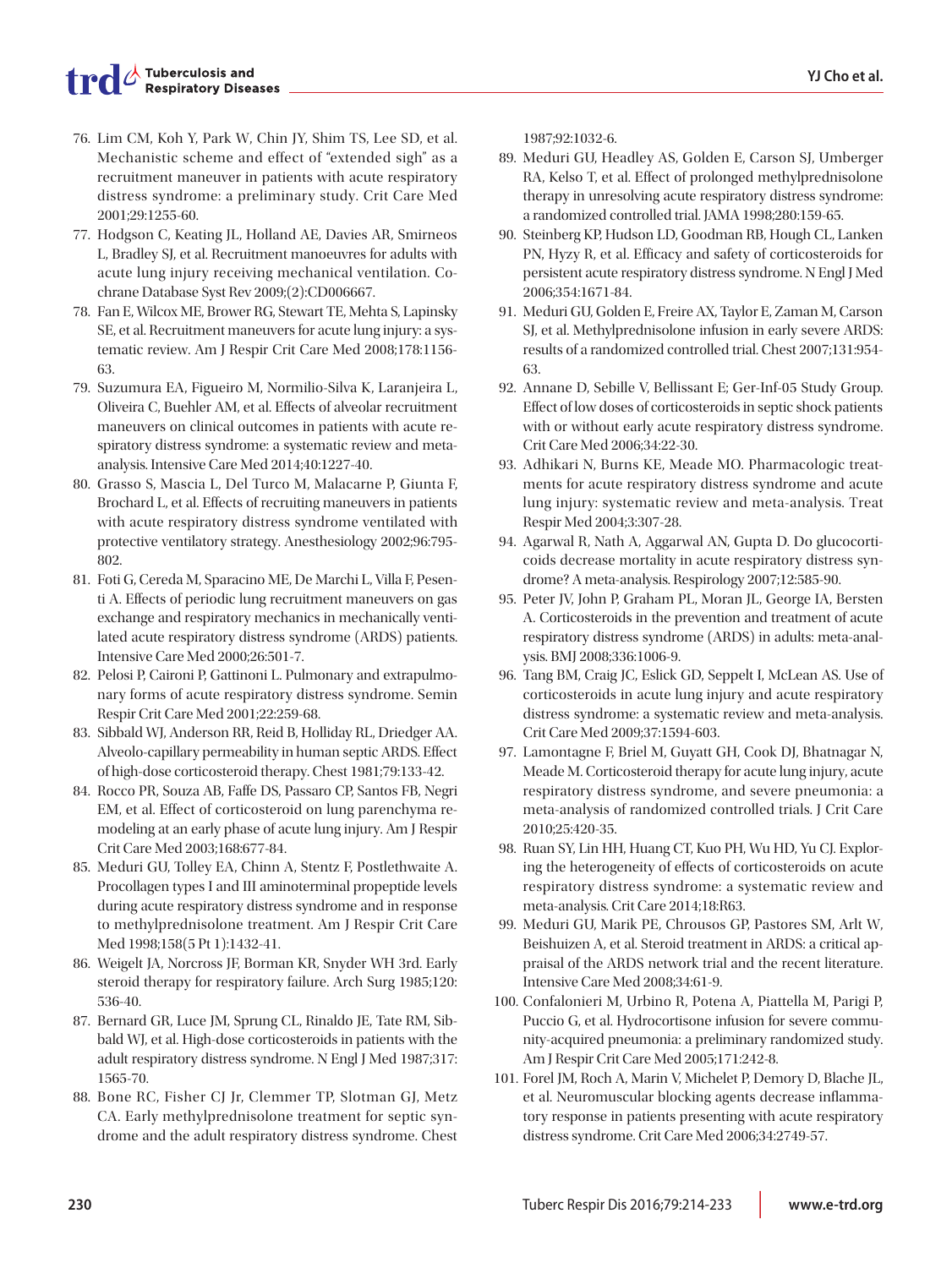- 102. Gainnier M, Roch A, Forel JM, Thirion X, Arnal JM, Donati S, et al. Effect of neuromuscular blocking agents on gas exchange in patients presenting with acute respiratory distress syndrome. Crit Care Med 2004;32:113-9.
- 103. Papazian L, Forel JM, Gacouin A, Penot-Ragon C, Perrin G, Loundou A, et al. Neuromuscular blockers in early acute respiratory distress syndrome. N Engl J Med 2010;363:1107- 16.
- 104. Steingrub JS, Lagu T, Rothberg MB, Nathanson BH, Raghunathan K, Lindenauer PK. Treatment with neuromuscular blocking agents and the risk of in-hospital mortality among mechanically ventilated patients with severe sepsis. Crit Care Med 2014;42:90-6.
- 105. Goddard SL, Fan E. "Only few find the way, some don't recognize it when they do ...": can we "observe" causality? Crit Care Med 2014;42:208-9.
- 106. Alhazzani W, Alshahrani M, Jaeschke R, Forel JM, Papazian L, Sevransky J, et al. Neuromuscular blocking agents in acute respiratory distress syndrome: a systematic review and meta-analysis of randomized controlled trials. Crit Care 2013;17:R43.
- 107. Kondili E, Prinianakis G, Hoeing S, Chatzakis G, Georgopoulos D. Low flow inflation pressure-time curve in patients with acute respiratory distress syndrome. Intensive Care Med 2000;26:1756-63.
- 108. Herridge MS. Building consensus on ICU-acquired weakness. Intensive Care Med 2009;35:1-3.
- 109. Leatherman JW, Fluegel WL, David WS, Davies SF, Iber C. Muscle weakness in mechanically ventilated patients with severe asthma. Am J Respir Crit Care Med 1996;153:1686- 90.
- 110. Garnacho-Montero J, Madrazo-Osuna J, Garcia-Garmendia JL, Ortiz-Leyba C, Jimenez-Jimenez FJ, Barrero-Almodovar A, et al. Critical illness polyneuropathy: risk factors and clinical consequences. A cohort study in septic patients. Intensive Care Med 2001;27:1288-96.
- 111. Elliot JM, Bion JF. The use of neuromuscular blocking drugs in intensive care practice. Acta Anaesthesiol Scand Suppl 1995;106:70-82.
- 112. Hunter JM. New neuromuscular blocking drugs. N Engl J Med 1995;332:1691-9.
- 113. Huang CT, Lin HH, Ruan SY, Lee MS, Tsai YJ, Yu CJ. Efficacy and adverse events of high-frequency oscillatory ventilation in adult patients with acute respiratory distress syndrome: a meta-analysis. Crit Care 2014;18:R102.
- 114. Maitra S, Bhattacharjee S, Khanna P, Baidya DK. Highfrequency ventilation does not provide mortality benefit in comparison with conventional lung-protective ventilation in acute respiratory distress syndrome: a meta-analysis of the randomized controlled trials. Anesthesiology 2015;122:841- 51.
- 115. Bollen CW, van Well GT, Sherry T, Beale RJ, Shah S, Findlay G, et al. High frequency oscillatory ventilation compared

with conventional mechanical ventilation in adult respiratory distress syndrome: a randomized controlled trial [IS-RCTN24242669]. Crit Care 2005;9:R430-9.

- 116. Ferguson ND, Cook DJ, Guyatt GH, Mehta S, Hand L, Austin P, et al. High-frequency oscillation in early acute respiratory distress syndrome. N Engl J Med 2013;368:795-805.
- 117. Derdak S, Mehta S, Stewart TE, Smith T, Rogers M, Buchman TG, et al. High-frequency oscillatory ventilation for acute respiratory distress syndrome in adults: a randomized, controlled trial. Am J Respir Crit Care Med 2002;166:801-8.
- 118. Young D, Lamb SE, Shah S, MacKenzie I, Tunnicliffe W, Lall R, et al. High-frequency oscillation for acute respiratory distress syndrome. N Engl J Med 2013;368:806-13.
- 119. Stapleton RD, Wang BM, Hudson LD, Rubenfeld GD, Caldwell ES, Steinberg KP. Causes and timing of death in patients with ARDS. Chest 2005;128:525-32.
- 120. Ventilation with lower tidal volumes as compared with traditional tidal volumes for acute lung injury and the acute respiratory distress syndrome. The Acute Respiratory Distress Syndrome Network. N Engl J Med 2000;342:1301-8.
- 121. Guervilly C, Forel JM, Hraiech S, Demory D, Allardet-Servent J, Adda M, et al. Right ventricular function during highfrequency oscillatory ventilation in adults with acute respiratory distress syndrome. Crit Care Med 2012;40:1539-45.
- 122. Boussarsar M, Thierry G, Jaber S, Roudot-Thoraval F, Lemaire F, Brochard L. Relationship between ventilatory settings and barotrauma in the acute respiratory distress syndrome. Intensive Care Med 2002;28:406-13.
- 123. Afshari A, Brok J, Moller AM, Wetterslev J. Inhaled nitric oxide for acute respiratory distress syndrome and acute lung injury in adults and children: a systematic review with meta-analysis and trial sequential analysis. Anesth Analg 2011;112:1411-21.
- 124. Adhikari NK, Dellinger RP, Lundin S, Payen D, Vallet B, Gerlach H, et al. Inhaled nitric oxide does not reduce mortality in patients with acute respiratory distress syndrome regardless of severity: systematic review and meta-analysis. Crit Care Med 2014;42:404-12.
- 125. Gerlach H, Keh D, Semmerow A, Busch T, Lewandowski K, Pappert DM, et al. Dose-response characteristics during long-term inhalation of nitric oxide in patients with severe acute respiratory distress syndrome: a prospective, randomized, controlled study. Am J Respir Crit Care Med 2003;167:1008-15.
- 126. Taylor RW, Zimmerman JL, Dellinger RP, Straube RC, Criner GJ, Davis K Jr, et al. Low-dose inhaled nitric oxide in patients with acute lung injury: a randomized controlled trial. JAMA 2004;291:1603-9.
- 127. Kass LJ, Apkon M. Inhaled nitric oxide in the treatment of hypoxemic respiratory failure. Curr Opin Pediatr 1998;10:284- 90.
- 128. Fan E, Mehta S. High-frequency oscillatory ventilation and adjunctive therapies: inhaled nitric oxide and prone posi-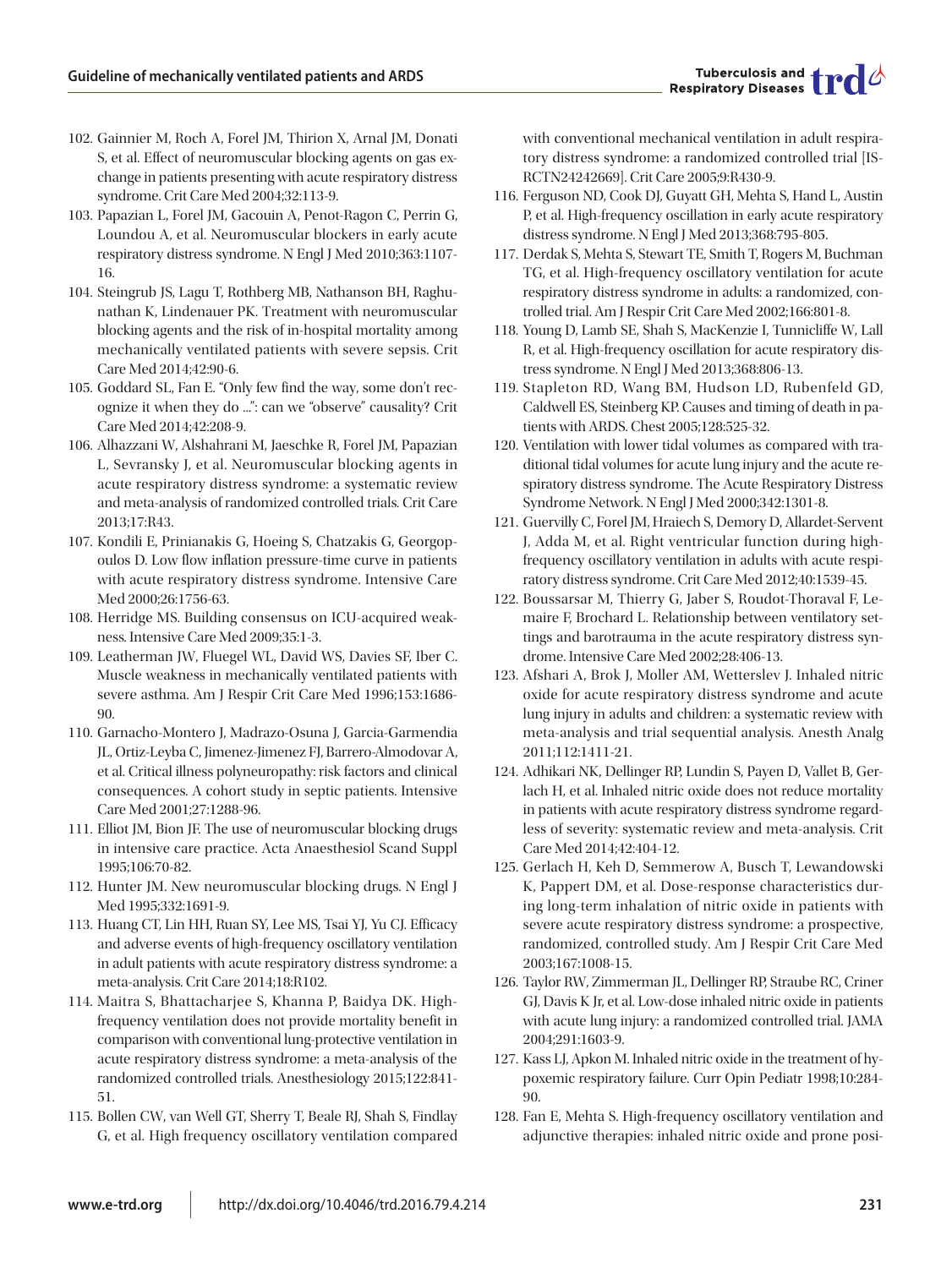tioning. Crit Care Med 2005;33(3 Suppl):S182-7.

- 129. Adhikari NK, Burns KE, Friedrich JO, Granton JT, Cook DJ, Meade MO. Effect of nitric oxide on oxygenation and mortality in acute lung injury: systematic review and meta-analysis. BMJ 2007;334:779.
- 130. Determann RM, Royakkers A, Wolthuis EK, Vlaar AP, Choi G, Paulus F, et al. Ventilation with lower tidal volumes as compared with conventional tidal volumes for patients without acute lung injury: a preventive randomized controlled trial. Crit Care 2010;14:R1.
- 131. Gajic O, Dara SI, Mendez JL, Adesanya AO, Festic E, Caples SM, et al. Ventilator-associated lung injury in patients without acute lung injury at the onset of mechanical ventilation. Crit Care Med 2004;32:1817-24.
- 132. Gajic O, Frutos-Vivar F, Esteban A, Hubmayr RD, Anzueto A. Ventilator settings as a risk factor for acute respiratory distress syndrome in mechanically ventilated patients. Intensive Care Med 2005;31:922-6.
- 133. Mascia L, Zavala E, Bosma K, Pasero D, Decaroli D, Andrews P, et al. High tidal volume is associated with the development of acute lung injury after severe brain injury: an international observational study. Crit Care Med 2007;35:1815- 20.
- 134. Yilmaz M, Keegan MT, Iscimen R, Afessa B, Buck CF, Hubmayr RD, et al. Toward the prevention of acute lung injury: protocol-guided limitation of large tidal volume ventilation and inappropriate transfusion. Crit Care Med 2007;35:1660- 6.
- 135. Jia X, Malhotra A, Saeed M, Mark RG, Talmor D. Risk factors for ARDS in patients receiving mechanical ventilation for > 48 h. Chest 2008;133:853-61.
- 136. Fuller BM, Mohr NM, Drewry AM, Carpenter CR. Lower tidal volume at initiation of mechanical ventilation may reduce progression to acute respiratory distress syndrome: a systematic review. Crit Care 2013;17:R11.
- 137. Plurad D, Martin M, Green D, Salim A, Inaba K, Belzberg H, et al. The decreasing incidence of late posttraumatic acute respiratory distress syndrome: the potential role of lung protective ventilation and conservative transfusion practice. J Trauma 2007;63:1-7.
- 138. Iscimen R, Cartin-Ceba R, Yilmaz M, Khan H, Hubmayr RD, Afessa B, et al. Risk factors for the development of acute lung injury in patients with septic shock: an observational cohort study. Crit Care Med 2008;36:1518-22.
- 139. Kahn JM, Caldwell EC, Deem S, Newell DW, Heckbert SR, Rubenfeld GD. Acute lung injury in patients with subarachnoid hemorrhage: incidence, risk factors, and outcome. Crit Care Med 2006;34:196-202.
- 140. Futier E, Constantin JM, Paugam-Burtz C, Pascal J, Eurin M, Neuschwander A, et al. A trial of intraoperative low-tidalvolume ventilation in abdominal surgery. N Engl J Med 2013;369:428-37.
- 141. Licker M, Diaper J, Villiger Y, Spiliopoulos A, Licker V, Robert

J, et al. Impact of intraoperative lung-protective interventions in patients undergoing lung cancer surgery. Crit Care 2009;13:R41.

- 142. Hughes CG, Weavind L, Banerjee A, Mercaldo ND, Schildcrout JS, Pandharipande PP. Intraoperative risk factors for acute respiratory distress syndrome in critically ill patients. Anesth Analg 2010;111:464-7.
- 143. Fernandez-Perez ER, Sprung J, Afessa B, Warner DO, Vachon CM, Schroeder DR, et al. Intraoperative ventilator settings and acute lung injury after elective surgery: a nested case control study. Thorax 2009;64:121-7.
- 144. Wrigge H, Uhlig U, Zinserling J, Behrends-Callsen E, Ottersbach G, Fischer M, et al. The effects of different ventilatory settings on pulmonary and systemic inflammatory responses during major surgery. Anesth Analg 2004;98:775-81.
- 145. Choi G, Wolthuis EK, Bresser P, Levi M, van der Poll T, Dzoljic M, et al. Mechanical ventilation with lower tidal volumes and positive end-expiratory pressure prevents alveolar coagulation in patients without lung injury. Anesthesiology 2006;105:689-95.
- 146. Wolthuis EK, Choi G, Dessing MC, Bresser P, Lutter R, Dzoljic M, et al. Mechanical ventilation with lower tidal volumes and positive end-expiratory pressure prevents pulmonary inflammation in patients without preexisting lung injury. Anesthesiology 2008;108:46-54.
- 147. Hemmes SN, Serpa Neto A, Schultz MJ. Intraoperative ventilatory strategies to prevent postoperative pulmonary complications: a meta-analysis. Curr Opin Anaesthesiol 2013;26:126-33.
- 148. PROVE Network Investigators for the Clinical Trial Network of the European Society of Anaesthesiology, Hemmes SN, Gama de Abreu M, Pelosi P, Schultz MJ. High versus low positive end-expiratory pressure during general anaesthesia for open abdominal surgery (PROVHILO trial): a multicentre randomised controlled trial. Lancet 2014;384:495-503.
- 149. Yang M, Ahn HJ, Kim K, Kim JA, Yi CA, Kim MJ, et al. Does a protective ventilation strategy reduce the risk of pulmonary complications after lung cancer surgery? A randomized controlled trial. Chest 2011;139:530-7.
- 150. Martin J, Heymann A, Basell K, Baron R, Biniek R, Burkle H, et al. Evidence and consensus-based German guidelines for the management of analgesia, sedation and delirium in intensive care: short version. Ger Med Sci 2010;8:Doc02.
- 151. Kress JP, Pohlman AS, O'Connor MF, Hall JB. Daily interruption of sedative infusions in critically ill patients undergoing mechanical ventilation. N Engl J Med 2000;342:1471-7.
- 152. Sessler CN, Gosnell MS, Grap MJ, Brophy GM, O'Neal PV, Keane KA, et al. The Richmond Agitation-Sedation Scale: validity and reliability in adult intensive care unit patients. Am J Respir Crit Care Med 2002;166:1338-44.
- 153. Ryder-Lewis MC, Nelson KM. Reliability of the Sedation-Agitation Scale between nurses and doctors. Intensive Crit Care Nurs 2008;24:211-7.